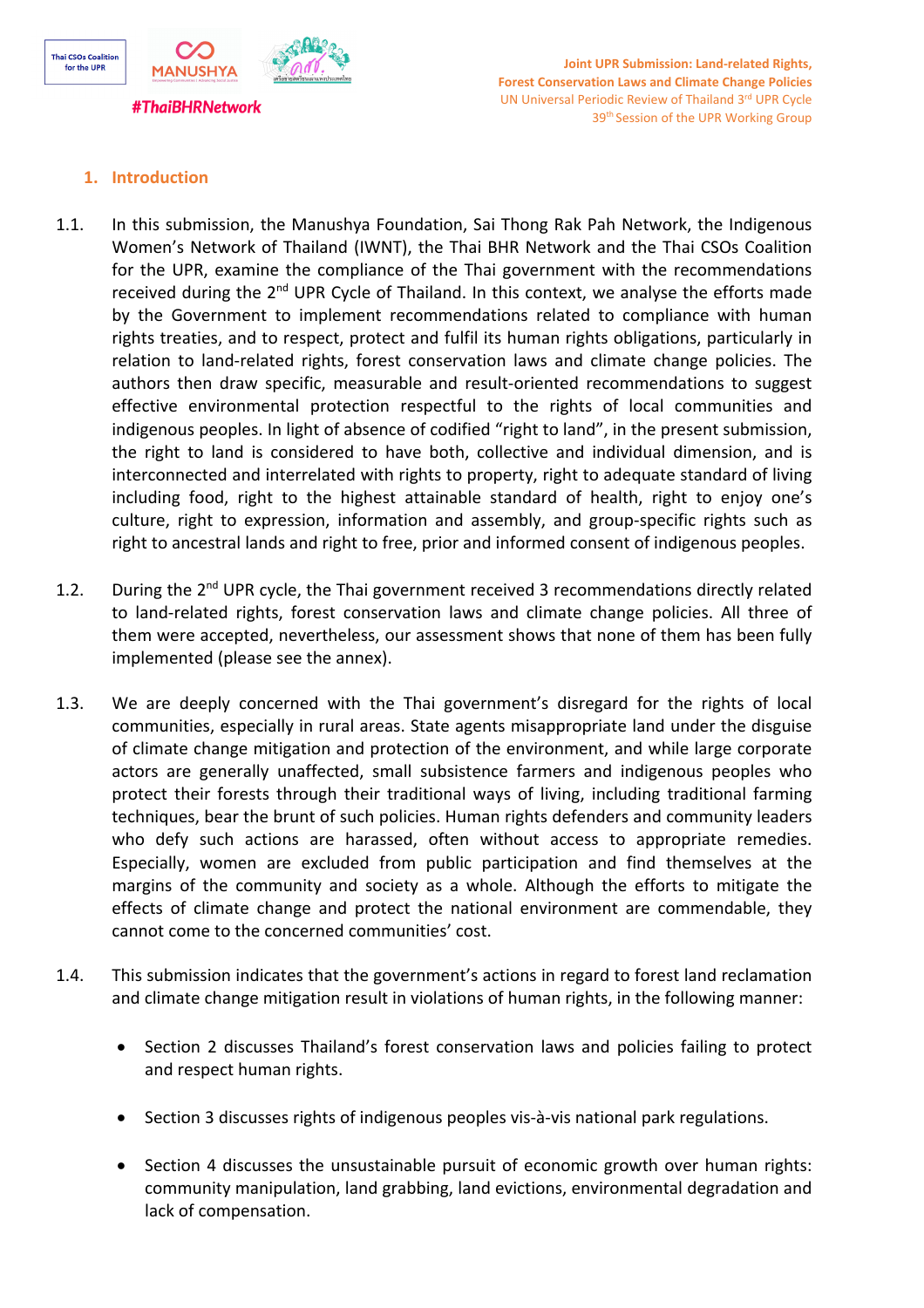

- $\bullet$  Section 5 discusses the criminalization and killings of Land and Environmental Human Rights Defenders.
- $\bullet$  Section 6 examines the specific challenges faced by rural women and indigenous women while protecting their land.
- 0 Section 7 discusses the ineffective access to remedy.
- $\bullet$  Section 8 includes recommendations to the Thai government, addressing the challenges and rights violations discussed in foregoing sections.

Please note that issues of land-related rights, forest laws and climate change policies are closely related to and intersecting with matters concerning indigenous peoples, business and human rights, marginalized women and human rights defenders. These are addressed in other relevant UPR submissions by Manushya Foundation and its partners.

- **2. Thailand'<sup>s</sup> False Climate Solutions: forest conservation laws and policies failing to protect and respect human rights of indigenous peoples and forest-dependent communities**
- 2.1. Since the 2014 military coup, rural communities, indigenous peoples, and ethnic minority groups have been unfairly charged and criminalized under Thailand'<sup>s</sup> false climate solution, including severe forest conservation laws and policies evicting indigenous peoples and forest-dependent communities from their land. Thailand'<sup>s</sup> forest conservation laws and climate change policies totally ignore the fact that indigenous peoples and forest-dependent communities are 'protectors' of the forest. Instead of criminalizing capitalist investors destroying the forest, the Thai government unjustly cast impoverished communities as criminals and charge them with trespassing, encroachment, and utilizing and clearing land belonging to national parks or reserved forest areas, by enforcing Thailand'<sup>s</sup> forest conservation laws implemented through the severe climate change solution: the Forest Reclamation Policy. $^1$  The policy was supposed to prevent further encroachment of forest land, and operationalize older forest legislation such as the Forest Act B.E. 2484 (1941), the National Reserved Forests Act B.E. 2507 (1971), and the National Park Act B.E. 2504 (1961) with more vigorous enforcement and stricter punishment. In 2019, the National Park Act was amended containing even more severe provisions violating the rights of indigenous peoples and forest-dependent communities.<sup>2</sup>
- 2.2. This leads to <sup>a</sup> violation of <sup>a</sup> wide range of individual and community rights, including the right to participate in decision-making processes, the right to work, and the right to an adequate standard of living and food of communities living off the land. While the 2017 Constitution stipulates that the State has the duty to distribute landholding in <sup>a</sup> way that allows people to have land to live on (Section 72), and to ensure <sup>a</sup> fair distribution of land holding (Section 258),<sup>3</sup> in practice, the government limits communities' and individuals' rights to manage the lands they live on and cultivate through restrictive policies, NCPO orders, and laws.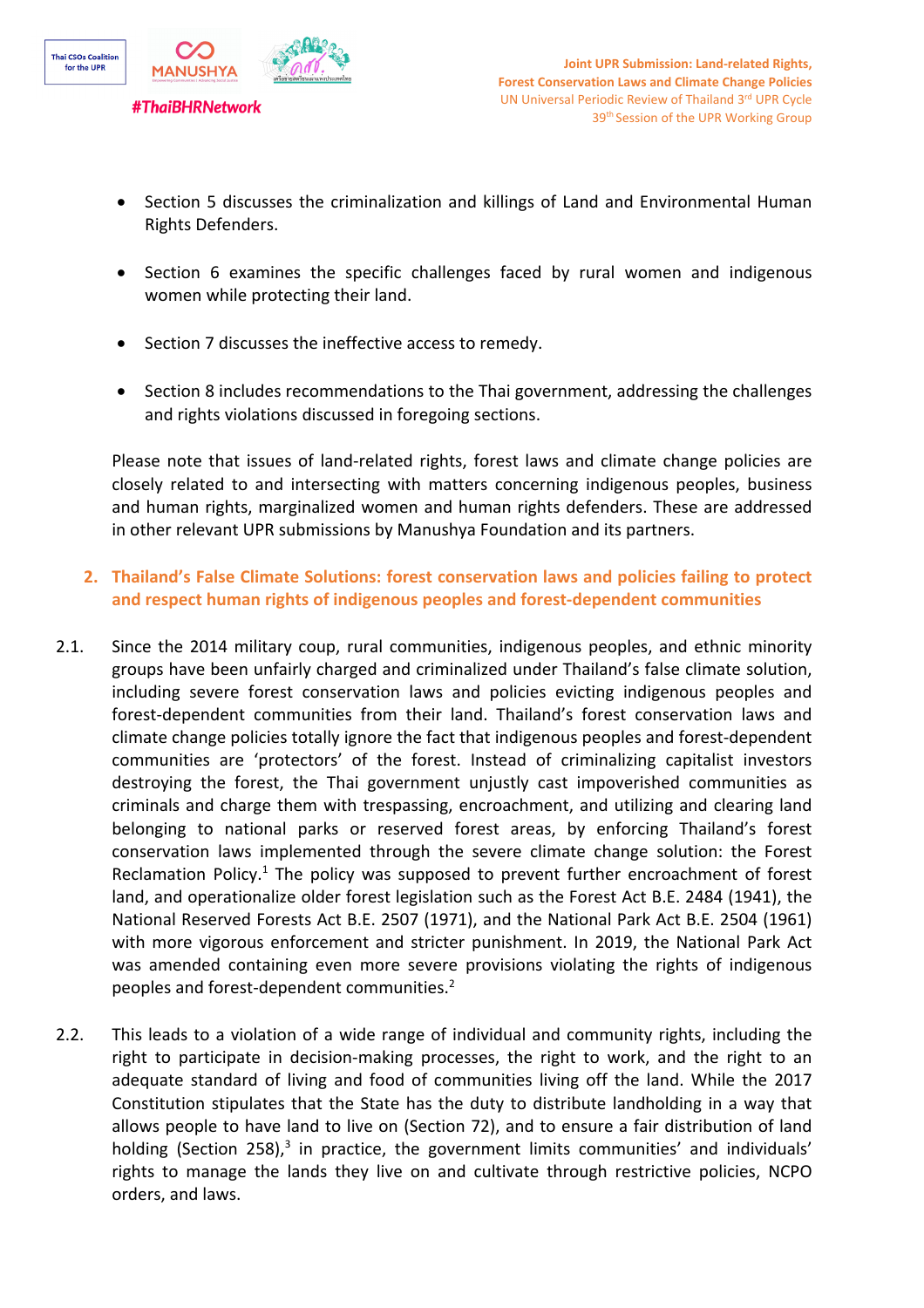

- 2.3. NCPO Order 64/2014, issued shortly after the military coup in May 2014, relates to suppressing and ceasing encroachment and destruction of forest resources, with state agencies given the authority to arrest those who encroach, seize, possess, destroy, or cause damage to the forest, specifically on protected land. The aim of the order is to stop deforestation which has been caused by exploitation of Thailand'<sup>s</sup> natural resources by investors or large-scale outside developers. 4 Complimentary NCPO Order 66/2014 establishes <sup>a</sup> list of people and entities considered 'poor' and permitted to use the land, and who shall not be impacted by the NCPO Order 64/2014. It also defines "investors" who were supposed to become target of the policy.<sup>5</sup> However, in its implementation, the Government has persistently identified land-dependent villagers who lived on their land for decades as 'investors" or alleged villagers to have been funded by investors, resulting in the loss of protection set out by NCPO Order 66/2014. $^{\rm 6}$
- 2.4. Mhile Orders 64/2014 and 66/2014 were repealed in 2019,<sup>7</sup> they have been integrated into the National Park Act of 2019 and the Wildlife Preservation and Protection Act of 2019.<sup>8</sup> Both Acts focus on providing authority to officers rather than creating <sup>a</sup> collaborative process between communities and the authorities to sustain and maintain natural forest resources. As communities did not participate in the drafting of these regulations, they are not in line with their ways of living. Within national parks, families need approval for their own use of land lasting for maximum of twenty years, and they are not given ownership over the land. Prior to cutting plants, communities must inform the authorities.<sup>9</sup> Dangerously, the 2019 National Park Act also increases maximum imprisonment to 20 years and the maximum fine to <sup>2</sup> million baht (US \$63,760) against those convicted under the Act.<sup>10</sup> Forest officials also have the power to search and confiscate any property in national parks, including at night, without the need to investigate or obtain court orders.<sup>11</sup> These broad powers given to forest officers without any checks and balances and judicial oversight aim at silencing indigenous peoples and forest-dependent communities, forced to be evicted, left with no access to effective remedy.
- 2.5. Simultaneously, the government has started pursuing its 20-Year National Strategy, under which it aims to increase the country'<sup>s</sup> forested area to 55% of the total Thai territory by 2037. Accordingly, the government plans to, inter alia, suppress forest encroachment, promote the restoration of forested areas and the ecosystem.<sup>12</sup> Furthermore, the government is in the process of establishing additional 22 National Parks, equal to 44 million Rai.<sup>13</sup> In total, Thailand will have 155 National Parks, which will together amount to 146,488,000 Rai<sup>14</sup> or 45 percent of Thai territory. While the Royal Forest Department has announced its new Forest Plantation Plan which will allow for distribution of 1.21 million Rai of public land to communities,<sup>15</sup> even an area of this size will not be able to accommodate all the population in need of land and who is currently being evicted by foresty officers. Furthermore, certain ratio of the land will need to stay forested. Considering the current situation in Thailand where indigenous and local communities bear the brunt of climate change mitigation measures, it is feared that the 20-Year National Strategy, Forest Plantation Plan and legislation such as the 2019 National Parks Act will further exacerbate situation of poverty, leading to violation individual and collective human rights.
- 2.6. *Thailand'<sup>s</sup> False climate solution resulting in the criminalization of poor villagers*: In Chaiyaphum province, 14 Sab Wai villagers have been unfairly convicted of trespassing,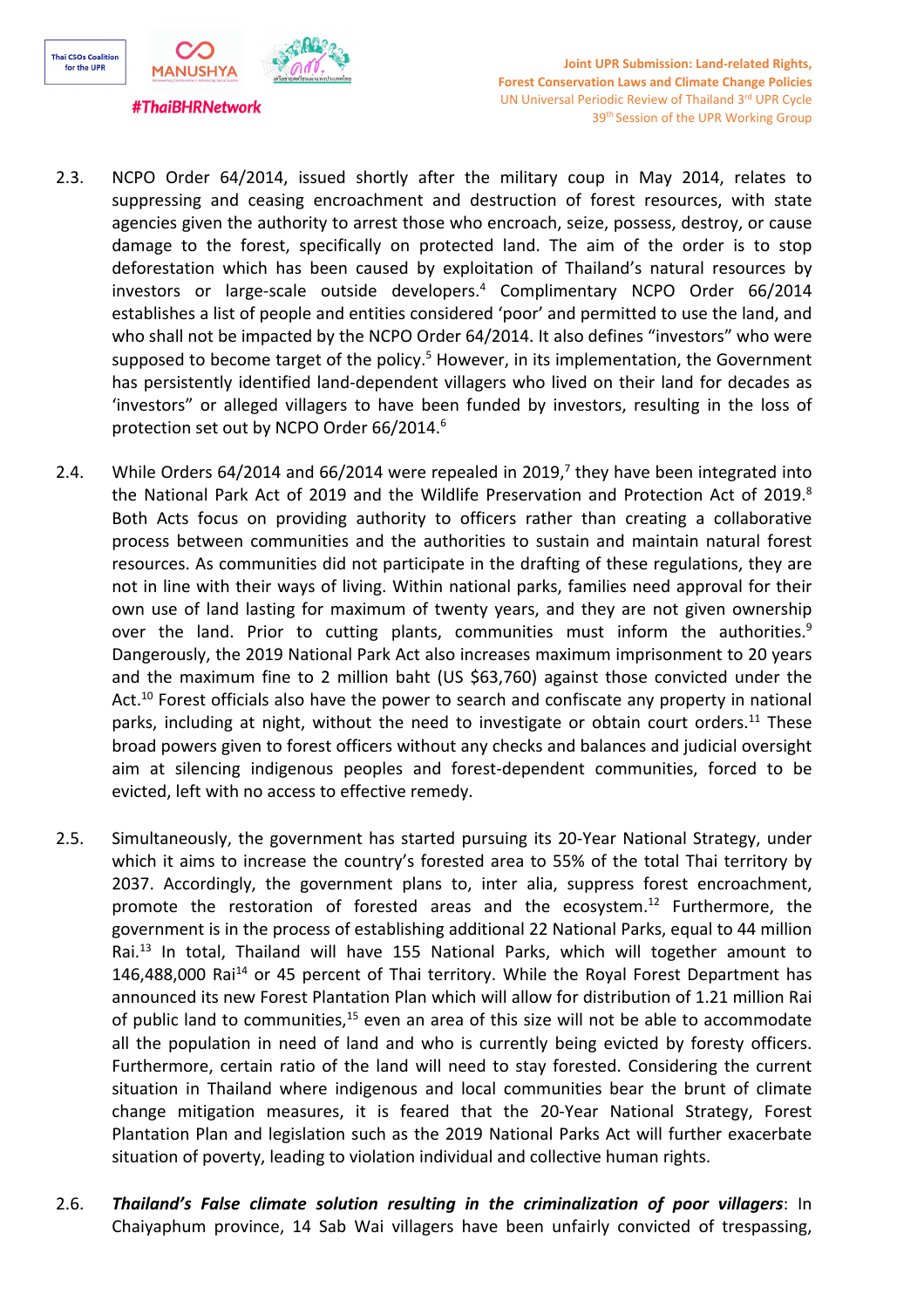

encroaching, and clearing land belonging to Sai Thong National Park area under the Forestry Act, National Park Act, and National Reserved Forests Act, enforced through the severe Forest Reclamation Policy of 2014. Criminalization of the villagers happened even though they are protectors of the forest, and have been living in the area since the 1970s, prior to its declaration as a national park.<sup>16</sup> The villagers have been intimidated by national park officers and were forced to sign papers stating that they would vacate their land. In 2018, the Court of First Instance found all 14 villagers guilty, and between May and July 2019 the Chayaphum Appeals Court confirmed the judgments of the Court of First Instance. The villagers were then imprisoned and ordered to pay high fines and to evict from their land.<sup>17</sup> However, the 14 Sab Wai villagers have resisted eviction and submitted an appeal to the Supreme Court, being the first villagers in Thailand to challenge Thailand'<sup>s</sup> false climate solution.<sup>18</sup> On 3<sup>rd</sup> of March 2021, the Supreme Court found the first one of the villagers, community leader Nittaya Muangklang, guilty with <sup>a</sup> suspended jail term sentence of three years. She was put on probation, and has to pay high fines (20,000.00 THB for being found guilty, and 150,000.00 THB for destroying the forest with her farming activity).<sup>19</sup>

2.7. *Misinformation by the Thai government to justify the criminalization of small-scale farmers:* In June 2019, Manushya Foundation and other organizations submitted <sup>a</sup> complaint of the case to UN Special Procedures, after which the UN sent <sup>a</sup> communication to the Thai government in August 2019, questioning them about the alleged human rights violations and unfair criminalization of the villagers.<sup>20</sup> In June 2020, the Thai government sent <sup>a</sup> disappointing reply to the UN, ignoring threats and intimidations faced by villagers, and refusing to acknowledge them as 'land rights defenders' and 'poor' villagers who should have been protected by NCPO Order 66/2014.<sup>21</sup> Further, the community is growing and cultivating cassava, known to be <sup>a</sup> "survivor" crop, and recognised as an effective climate change adaptation measure, contributing to the resilience of local economy and food chain in a long term.<sup>22</sup> Instead, in its preparation activities for REDD+, the government indicates that cash crops are the most important driver of deforestation in Thailand, and will therefore need to be tackled.<sup>23</sup> While it is true for industrial cash crop agriculture,<sup>24</sup> smallscale subsistence farmers, whose only revenue comes from cassava farming, are targeted, accused and jailed for destroying the forest and the environment; such like in the case of the 14 Sab Wai villagers.

## **3. Rights of indigenous peoples vis-à-vis national park regulations**

- 3.1. Indigenous peoples are not legally recognised under the Thai Constitution and thus have no right over land they have lived on for generations and forest resources they depend on. Many indigenous communities still maintain their traditional form of agriculture, rotational farming, which alternates between periods of forests, farmed land and fallows. Research has shown that rightly done, rotational farming is <sup>a</sup> strong self-sustainable system supportive of climate change mitigation measures while providing food security to indigenous communities.<sup>25</sup> Instead, the Thai government has been trying to eradicate the practice as a driver of deforestation,<sup>26</sup> basing its actions on misconceptions and racial discrimination.
- 3.2. Indigenous peoples are considered trespassers and are extremely vulnerable to eviction. Under the Cabinet Resolution of 3 August 2010, forest officials were prohibited from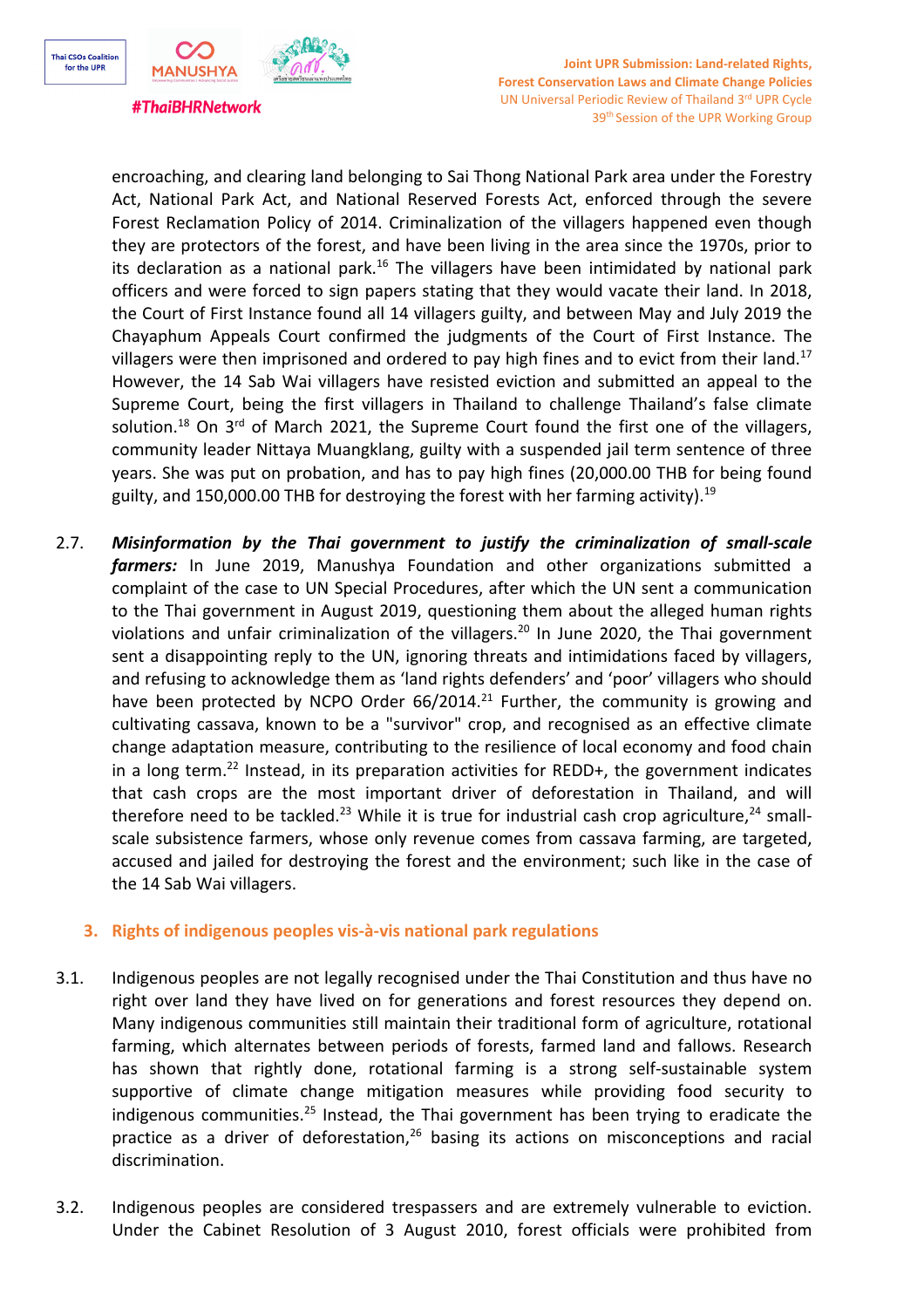

arresting indigenous peoples until land disputes were resolved by <sup>a</sup> neutral, multi-party committee. It also states that if it is proven that the indigenous peoples have lived in the area before it was designated as <sup>a</sup> national forest, they are entitled to continue living there. 27 However, following the enactment of the 2019 National Parks Act, the authorities are now guided by the Cabinet Resolution 20 June 1998 which gives way to excluding large numbers of forest dwellers from protective measures ensuring they will be able to stay living on their land.<sup>28</sup>

- 3.3. **The case of Bang Kloi Karen villagers**: In 2018, the Supreme Administrative Court delivered its ruling in the Bang Kloi land dispute between indigenous Karen peoples and authorities of the Kaeng Krachan National Park. Karen indigenous peoples had lived in the forest for centuries, with the national park demarcated only in 1981. Considered as intruders, forest dwellers, including several elderly members were violently evicted by park officials. One of the community leaders in this case was, until his enforced disappearance in 2014, <sup>a</sup> prominent land rights defender, Porlajee "Billy" Rakchongcharoen.
- 3.4. In 2016, the Administrative Court of First Instance ruled that forest dwellers were illegal forest encroachers, so the violence by the park authorities to evict them was justified. While the Supreme Administrative Court condemned the arson and forced eviction, it nevertheless found Karen dwellers could not return to their former homes as they had no land-related rights documents or permits issued by authorities.<sup>29</sup> The community members were evicted from their ancestral lands without their free, prior and informed consent (FPIC), violating their collective right to self-determination, land, culture, and others.
- 3.5. The Karen villagers returned to the area in January 2021, as their livelihood and spiritual practices derive from their ancestral lands. Many of them have also suffered from poverty as wage workers, the situation further exacerbated by the COVID-19 pandemic.<sup>30</sup> On 22 February 2021, the Kaeng Krachan National Park authorities started to forcibly remove the returned indigenous peoples from their homes in Bang Kloi village accusing them of forest encroachment, and the Phetchaburi Court issued an arrest warrant leading to detainment of 22 villagers on 5 March 2021, including mothers separated from their children, in Phetchaburi Central Prison. They have been bailed out on 8 March 2021, but under the conditions that they must not encroach on the Bang Kloi Bon forest again and must report to the authority every 12 days or risk to go back to jail and pay 50,000.00 fine.<sup>31</sup>
	- **4. Thailand'<sup>s</sup> unsustainable pursuit of economic growth over human rights: community manipulation, land grabbing, land evictions, environmental degradation and lack of compensation**
- 4.1. Section 58 of the 2017 Constitution states that activities that may severely affect natural resources, environmental quality, health, sanitation, quality of life, or any other essential interest of the people or the environment, must conduct an impact assessment, including the arrangement of public hearings. Under Section 41, communities also have the right to access public data or information in possession of the State.<sup>32</sup> Nevertheless, the Thai government prioritizes economic growth over human rights. It has established development projects and special economic zones which are supposed to contribute to development, urbanization, and job creation,<sup>33</sup> and often used its power to provide companies with land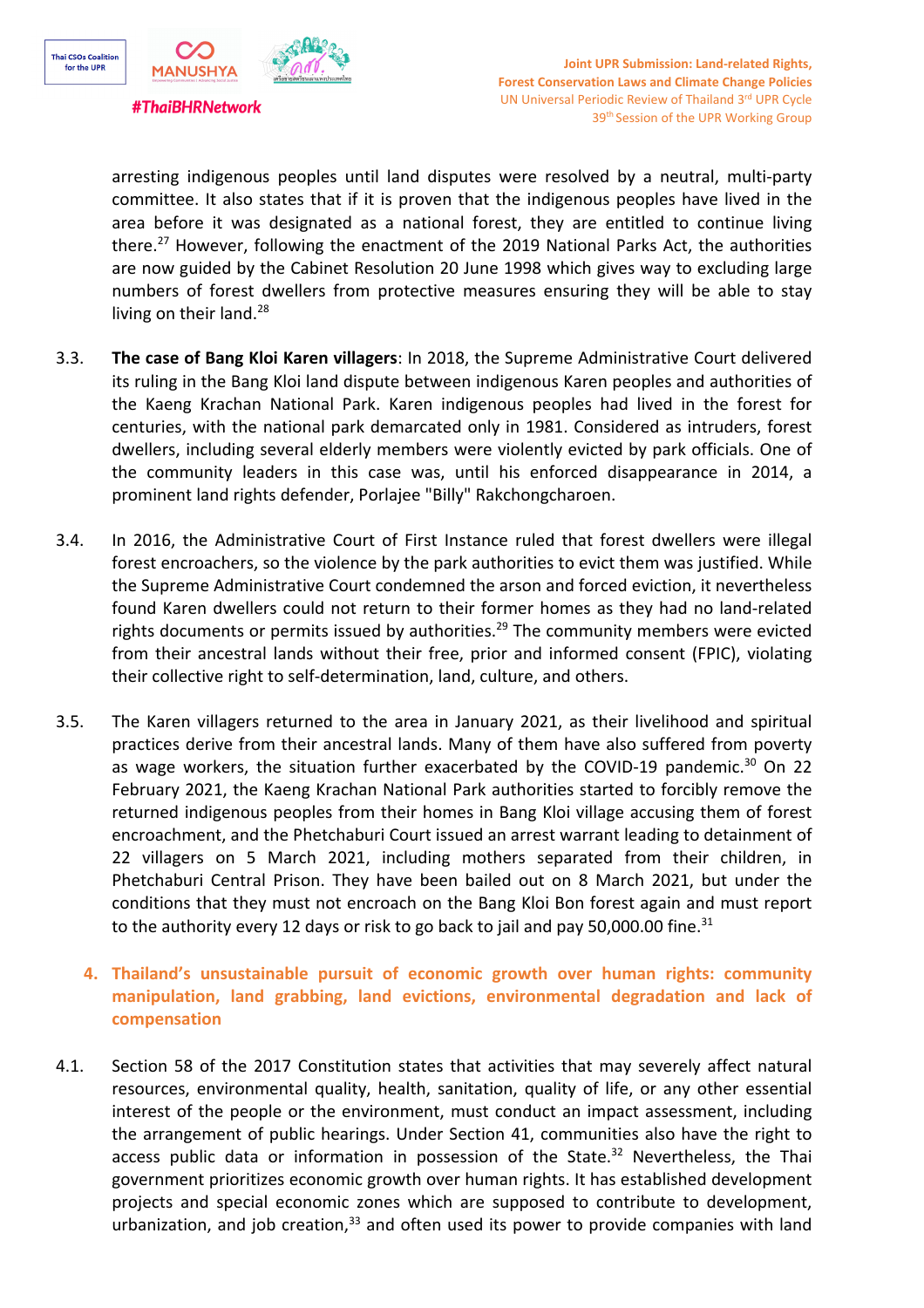

concessions and operating licenses without having conducted adequate environmental impact assessments (EIAs) or Environmental and Health Impact Assessments (EHIAs).<sup>34</sup>

- 4.2. At times, community members opposing the project are barred from entering public hearings and receiving information on the projects with insufficient time in advance, or the meetings are held at faraway locations.<sup>35</sup> Consequently, concerned communities face negative impacts of such projects such as land grabbing, forced evictions or severe environmental degradation. Environmental disasters caused by development-related projects have negatively impacted the rights of the communities in the enjoyment of their rights to life, environment, food and the highest attainable standard of health.
- 4.3. In Chachoengsao province, which is part of the EEC, 635 people have been threatened with eviction from land totalling at least 1,580 acres that they have farmed for three generations but have no legal title to, not realizing that it has passed from one private owner to another, and eventually ending up in hands of the State. While concerned farmers received official letters ordering them to vacate and have received promises of public consultations on decisions on their farmland from the government after their protests, land brokers have told more farmers nearby to leave to make way for EEC industrial zone.<sup>36</sup> In Omkoi District, Chiang Mai Province, an EIA for <sup>a</sup> coal mining project has been drafted without participation from the community members. The documents contained false information and signatures of villagers who did not attend any public hearing or names of minors. If implemented, mining activities might interfere with water sources for agriculture, bring air and noise pollution, and damage large swathes of community'<sup>s</sup> sacred forest, <sup>a</sup> place of worship for all three faiths present in the community.<sup>37</sup>
- 4.4. In Thepa district in Songkhla province, the government planned to build the Thepa Coalfired Power Plant which is owned by the Electricity Generating Authority of Thailand (EGAT). To build the plant, EGAT would purchase the land, which would result in the eviction of about 250 households, and the destruction of community facilities. Concerns were raised over the irregular EHIA process and flawed EHIA study. According to the opponents of the Thepa coal-fired power plant, the process lacked meaningful public participation, transparency, and proper access to information; failed to seek communities' consent to be evicted from their land; and failed to provide full and accurate baseline data regarding the environment and impacts on the ecosystem and local people's livelihoods.<sup>38</sup>
- 4.5. In contrast, only in recent years illegal activities of large estate developers and resorts in protected forests have started being revealed. A resort owner was accused of encroaching forest land in Erawan National Park, and consequently required to demolish resort buildings.<sup>39</sup> In July 2020, the Department of Special Investigation suspected a property developer of encroaching about 400 rai (64 hectare) of Thung Salaeng Luang forest. It was later found that the land documents had been issued illegally by authorities.<sup>40</sup> In Wang Nam Khiao district of Nakhon Ratchasima, one of the largest resorts of Thailand has been built on land that is <sup>a</sup> part of the government'<sup>s</sup> agricultural reform programme. Although <sup>a</sup> complaint was filed against the resort management in 2019, nobody was formally indicted.<sup>41</sup> It was found in 2016 that 35% of the land allocated to poor farmers is occupied by tourist resorts. 42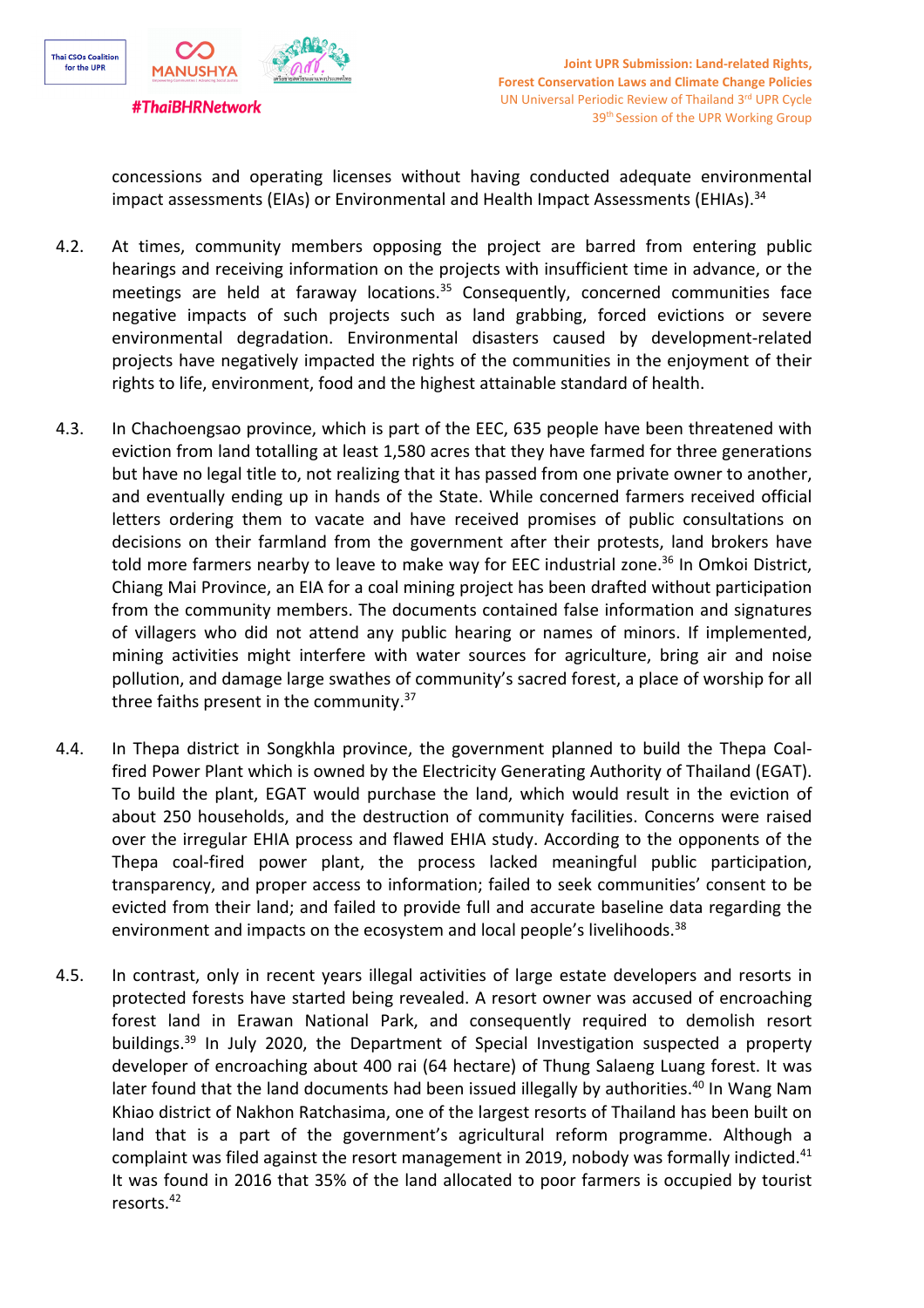

## **5. Criminalization and Killings of Land and Environmental Human Rights Defenders**

- 5.1. The legitimate human rights work of land rights defenders to protect their lands is criminalized as they are subjected to the violation of their freedom of expression and right to assembly. According to an analysis of Environmental Human Rights Defenders (EHRDs) by the UN conducted in 2016, Thailand is amongst the ten most dangerous countries for environmental defenders,<sup>43</sup> and as specified by Protection International, more than 50 environmental rights defenders have lost their lives in Thailand in the last 20 years.<sup>44</sup> In some cases, land rights defenders have even been victims of enforced disappearances and extrajudicial killings. The Thai government lacks effective legislation to tackle these problems. While Thailand signed the Convention for the Protection of All Persons from Enforced Disappearance, the treaty still has not been ratified.
- 5.2. In Thung Lui Lai Subdistrict, Khon San district in Chaiyaphum Province, the Khok Yao community was ordered to leave their ancestral lands and to demolish their buildings. The chairman of the community, M. Den Kham Lae refused and gathered with the community to submit <sup>a</sup> complaint on the case to government agencies. On 16 April 2016, he disappeared near the bamboo forest in Khok Yao Forest. In 2017, human remains found were 90 percent confirmed to belong to Den. DSI claimed that finding evidence to clear doubts and determine the cause of the death would be hard as the incident happened two years ago and rainfall might have washed away evidence.<sup>45</sup>
- 5.3. In May 2018, P-Move (The People'<sup>s</sup> Movement for <sup>a</sup> Just Society) held <sup>a</sup> protest in Bangkok to voice their concerns about the impacts of the Forest Land Reclamation Policy of 2014 on communities. They were consequently arrested by the police and soldiers and three land rights defenders were forced to sign an agreement that they would not repeat their action.<sup>46</sup> In March 2019, P-Move went to the Parliament while the National Legislative Assembly (NLA) deliberated amendments to the National Park Act, <sup>a</sup> law opposed by the movement. The movement demanded participation in the deliberation process but was only allowed to observe for fifteen minutes and was then sent away.<sup>47</sup>
- 5.4. In July 2016, in Phichit province, 100 villagers affected by <sup>a</sup> gold mining company, held <sup>a</sup> peaceful protest to prevent trucks of <sup>a</sup> mining company from transporting ore out of the mining area, as this would cause additional air and noise pollution to the communities. After the protest, the Thab Khlo district police filed charges against 27 out of 100 villagers who participated in the protest for allegedly violating Section 309 of the Penal Code and Article 16 of the Public Assembly Act of 2015. Additionally, the police charged Ms. Premsinee under Article 10 of the Public Assembly Act of 2015 for her alleged role in organizing the protest. The same day, the 27 accused villagers were jailed for half <sup>a</sup> day at the Phichit Provincial Court and had to be bailed out accordingly. They received assistance from an academic in their network, and the bail amounts of 100,000 THB (\$3170) per person were then provided by the Justice Fund under MoJ, after which the villagers were released.<sup>48</sup>
	- **6. Rural Women & Indigenous Women: living the struggle within the struggle to protect their land**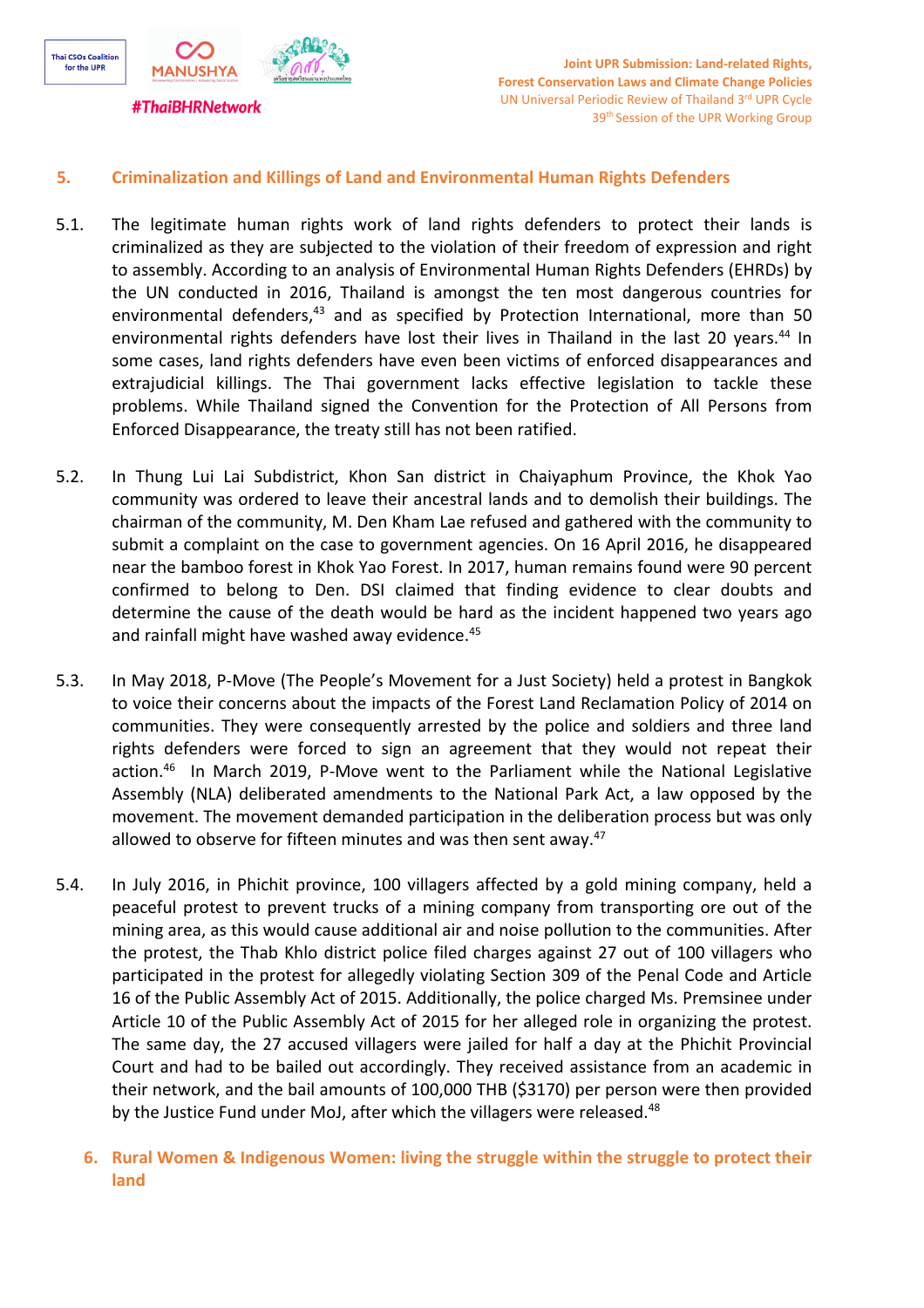

**#ThaiBHRNetwork** 

- 6.1. Rural women and indigenous women are the most deprived and marginalised groups in society and are denied access to land ownership based on discriminatory gender representations. They are often not consulted and involved in decision-making processes that concern them. Consequently, they are more likely to lose access to land and resources but also less likely to receive profits from their occupation.<sup>49</sup> They face more threats of physical and sexual abuses in the context of land evictions and displacement, and almost half of all women human rights defenders (WHRDs) were harassed for defending community land and environmental rights.
- 6.2. Suphab Khamlae, wife of prominent land rights defender Den Khamlae who disappeared, fights for the right to land of her community, was asked to leave the land they occupied for 45 years. In 2013, she was convicted of illegal land encroachment and deforestation. In June 2017, she was again sentenced to six months imprisonment for encroaching <sup>a</sup> protected area under the Forest Act and the National Reserved Forest Act. She was finally released in January 2018. 50
- 6.3. Since 2014, 225 women human rights defenders from rural areas have been subjected to judicial harassment. 70% of those defenders are land rights defenders accused of encroaching on national parks and other lands.<sup>51</sup> For example, in the Sai Thong National Park case, 9 out of the 14 Sab Wai villagers currently facing trial before the Supreme Court are women. Furthermore, 6 out of them are financially supporting their elderly parents or children. This responsibility has been compromised by their imprisonment and high fines.<sup>52</sup>

## **7. Ineffective Access to Remedy**

- 7.1. We note the positive contribution of the Justice Fund established in 2015, which has been able to provide impoverished communities with financial means for legal proceedings against them.<sup>53</sup> For instance, the aforementioned Sab Wai villagers have been able to use its support to cover bailout after they were unfairly jailed in 2019 due to the severe implementation of forest conservation laws, under the Forest Reclamation Policy. 54 However, the judicial system is generally complex and inaccessible for local communities, especially for indigenous peoples who lack citizenship, access to formal education, financial resources and face additional language barriers. In cases where communities have sought remedy through the legal system, they have faced many challenges, particularly women. Manifestation of corporate capture such as community manipulation and malpractices in legal proceedings through judicial interference have also occurred. Villagers who filed complaints against involved stakeholders and perpetrators have also faced threats because of their legitimate human rights actions.
- 7.2. *The Case of the Urak Lawoi in Koh Sireh*: Ancestral lands of an Urak Lawoi community in Sireh island in Phuket province were sold to investors. In 2012, the investors notified the community with <sup>a</sup> legal notice for eviction which the Urak Lawoi did not respond to. In 2013, the investors' case against the Urak Lawoi was dismissed. Investors appealed the court decision, and the appeal court made <sup>a</sup> court decision against the Urak Lawoi, ordering eviction from the land and compensation of 5,000 THB per month to the plaintiffs since March 2013. The Urak Lawoi submitted an appeal to the Supreme Court in February 2019, and in August the Supreme Court ruled in favour of the community and dismissed the case.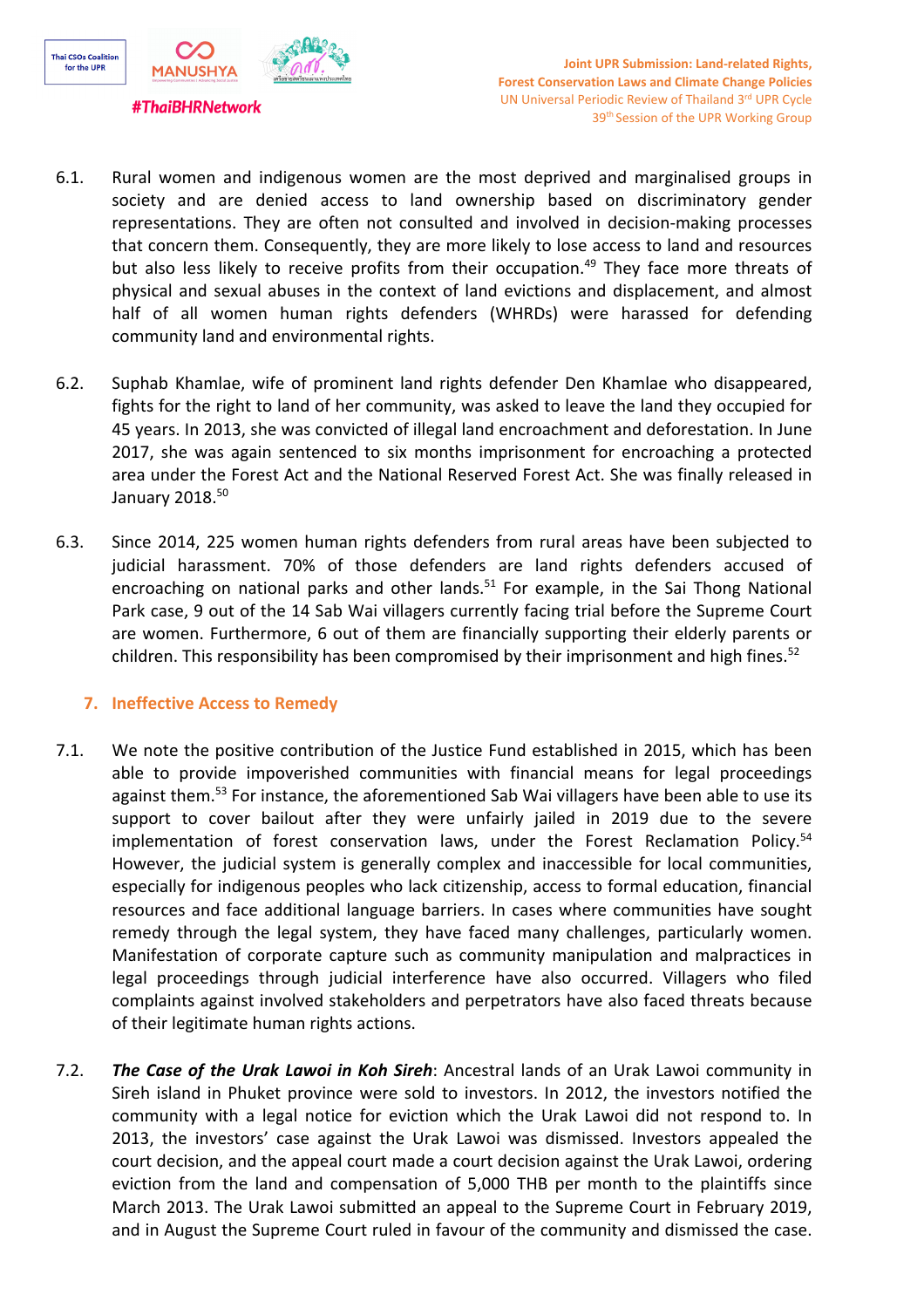

The villagers have then requested the Land Department to withdraw the investors' land titles and they are currently awaiting the community land title deeds.<sup>55</sup> However, the court proceedings were marked by serious malpractices: (1) when women of the community expressed their doubts about <sup>a</sup> lawyer chosen by <sup>a</sup> former Member of Parliament, they were excluded from the meetings and accused of having lack of competence; (2) communities' choice of witnesses was ignored and <sup>a</sup> person who was not born in the area was chosen, and the testimony of the witness was counterproductive for the villagers, and (3) the community, especially the women, were not meaningfully consulted, the few consultations held were not inclusive, and legal proceedings in the Appeal Court were not undertaken in compliance with the principle of FPIC.<sup>56</sup>

- 7.3. *The Phichit Villagers fighting <sup>a</sup> Gold Mining company in Phichit Province*: in Phichit and Phetchabun Provinces, located in Central Thailand, over 6,000 villagers have been severely affected by the operations of <sup>a</sup> gold mining company since 2001. Ever since, the villagers' livelihoods and health have worsened, and the environment they live in and the natural resources they are dependent on are heavily polluted. During years, villagers fought to protect their rights and the environment, and have undertaken numerous efforts to seek effective remedy and solutions for the negative impacts they experience. While the government closed the mine in 2017, no remedy or compensation were provided to the villagers. Despite the judicial harassment and challenges faced, the villagers do not give up and continue their fight against the company, seeking fair compensation for the harm they suffered, and to hold the company accountable for the damage it caused. The class action lawsuit filed in May 2016 by 362 villagers was finally accepted by the Ratchada Civil Court in Bangkok on 31 October 2019.<sup>57</sup> However, since then, the hearing was repeatedly postponed by Akara Resources Public Company, the company responsible for the gold mine, as they allegedly needed more time to collect evidence. Even after years of prolonged lawsuits, community members still have not received adequate remedy for adverse impacts of the gold mine on their health, land, the environment and their loss of livelihoods.<sup>58</sup>
- 7.4. *State impunity for extra-judicial killings and enforced disappearances:* In 2011, publicly denouncing the violence by national park officials and seeking legal support for Karen indigenous peoples living in the forest, local politician Thatkamon Ob-om was shot dead. Former national Park officer, Chaiwat Limlikhit-aksorn was arrested, but later acquitted with claims that the evidence against him was insufficient. In January 2020, state prosecutors dropped murder charges against him and three of his former subordinates accused of murdering Karen rights activist Porlajee "Billy" Rakchongcharoen, citing <sup>a</sup> lack of evidence. Later, in August 2020, DSI moved to reopen Billy'<sup>s</sup> case. Billy was last seen on 17 April 2014, after he was stopped by Chaiwat at <sup>a</sup> checkpoint while traveling to meet Karen people who had accused national park officials of destroying their homes three years earlier. The four suspects were arrested after bone fragments with Billy'<sup>s</sup> DNA were found in an oil tank submerged in <sup>a</sup> reservoir. 59

## **8. Recommendations**

8.1. **Thailand'<sup>s</sup> False Climate Solutions: forest conservation laws and policies failing to protect and respect human rights**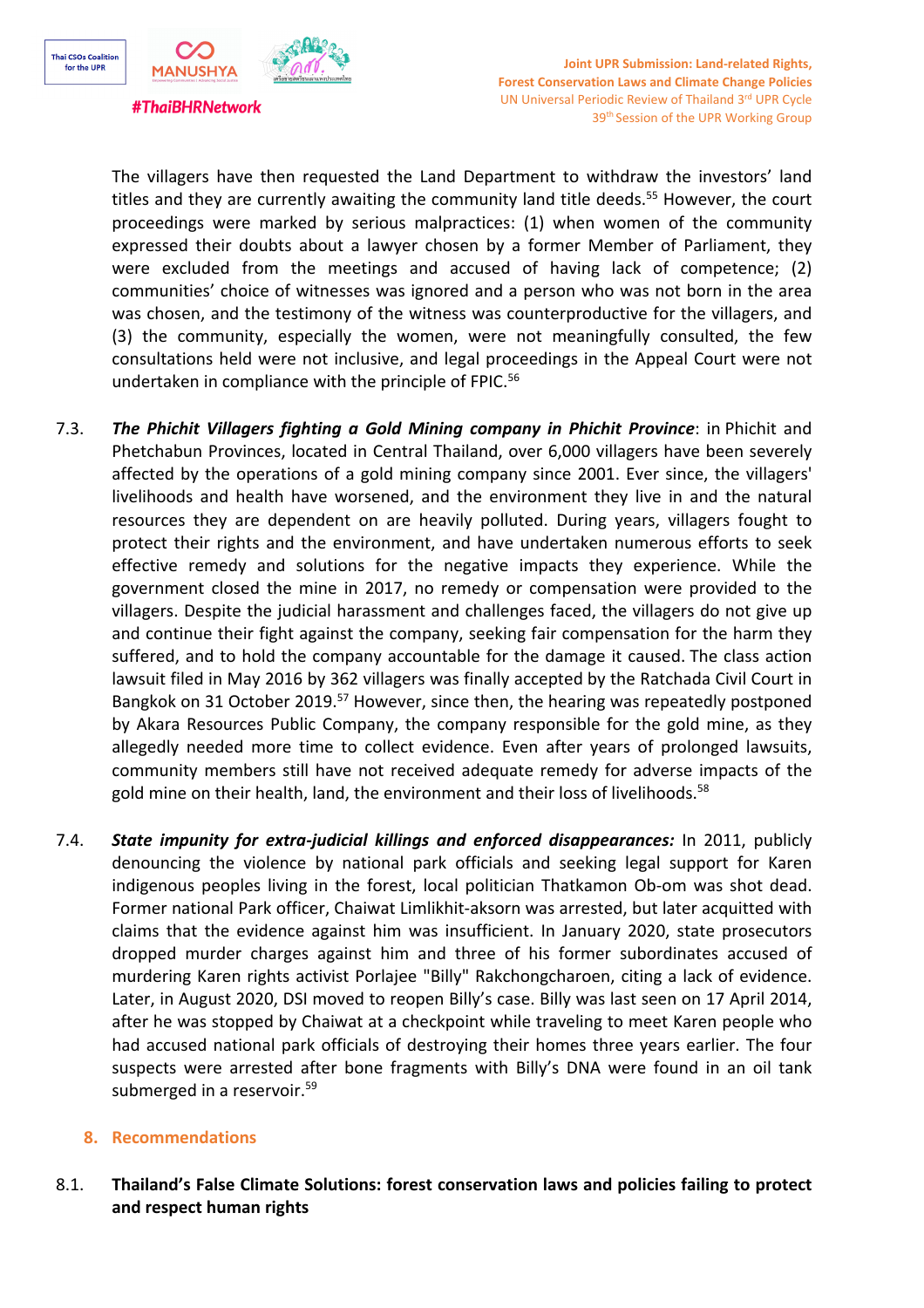

a. In line with the 2015 Concluding Observations of the Committee on Economic, Social and Cultural Rights to Thailand, ensure that forced evictions are only used as <sup>a</sup> measure of last resort and persons forcibly evicted are provided with adequate compensation and/or relocation.

b. Reform the National Park Act 2019 to avoid charges of encroachment and criminalization of local communities and indigenous peoples who have traditionally lived in or near the protected area, and regularize their land tenure therein.

c. In line with the Framework Principles on Human Rights and the Environment, A/HRC/37/59, 2018, ensure that national environmental standards are non-discriminatory and that they protect and respect human rights.

#### 8.2. **Rights of indigenous peoples vis-à-vis national park regulations**

a. In line with the 2017 Concluding Observations of the Human Rights Committee to Thailand, recognize the status of indigenous peoples and guarantee the full enjoyment of their rights, including protection against discrimination regarding citizenship, access to basic services and land rights.

b. In line with the 2017 Concluding Observations of the Human Rights Committee to Thailand, ensure that prior consultations are held with <sup>a</sup> view of obtaining indigenous peoples' free, prior and informed consent regarding decisions that affect them, in particular with regard to their land rights.

c. In line with the 2015 Concluding Observations of the Committee on Economic, Social and Cultural Rights to Thailand, effectively remove all obstacles to enjoyment of traditional individual and communal rights by ethnic minorities in their ancestral lands and take effective measures to guarantee land tenure rights without discrimination so as to ensure access to land and adequate housing for all. Reform the National Parks Act of 2019 to respect indigenous peoples' right to their ancestral lands.

## 8.3. **Thailand'<sup>s</sup> unsustainable pursuit of economic growth over human rights**

a. In line with the 2015 Concluding Observations of the Committee on Economic, Social and Cultural Rights to Thailand, legally prevent forced and arbitrary land grabbing and eviction of local communities, including cases for the purpose of public, private, economic and development projects.

b. In line with the Principles 1 and 2 of the UN Guiding Principles on Business and Human Rights, take all necessary measures to ensure that businesses operating in its territory respect and uphold human rights of local communities, including their right to land.

c. In line with the 2015 Concluding Observations of the Committee on Economic, Social and Cultural Rights to Thailand, adopt <sup>a</sup> human rights-based approach in its development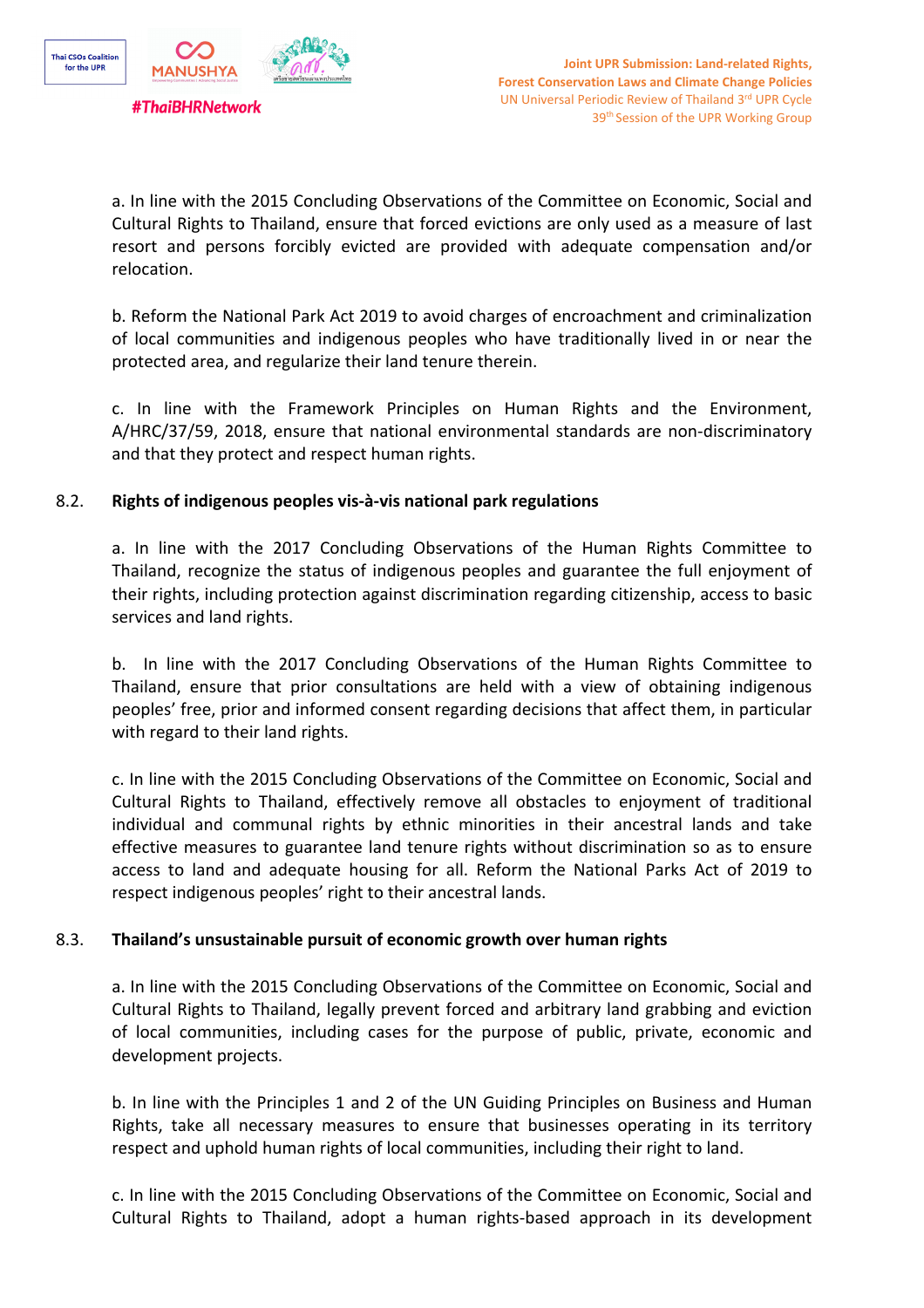

projects and establish participatory mechanisms in order to seek the free, prior and informed consent of affected communities.

d. In line with the 2015 Concluding Observations of the Committee on Economic, Social and Cultural Rights to Thailand, address, as <sup>a</sup> matter of priority, the underlying causes of corruption and enhance the effectiveness of the legal, structural and policy measures to combat corruption at all levels and sectors.

#### 8.4. **The criminalization and Killings of Land and Environmental Human Rights Defenders**

a. Sign and ratify the International Convention for the Protection of All Persons from Enforced Disappearance and accept the competence of the Committee under articles 31 and 32.

b. Extend the invitation to the Working Group on Enforced or Involuntary Disappearances.

c. In compliance with Article 13.3 of UN Commission on Human Rights, Declaration on the Protection of All Persons from Enforced Disappearance, E/CN.4/RES/1992/29, 1992, ensure that all persons involved in investigations of cases of enforced disappearance are protected against ill-treatment, intimidation or reprisal.

d. In line with the 2017 Concluding Observations of the Human Rights Committee, to Thailand, initiate an ex-officio investigation into all pending cases of enforced disappearances, and conduct that investigation in <sup>a</sup> serious manner.

# 8.5. **Rural Women & Indigenous Women: living the struggle within the struggle to protect their land**

a. In line with the 2017 Concluding Observations of CEDAW Committee to Thailand, undertake preventive measures to avoid future cases of lawsuits, harassment, intimidation and violence against women human rights defenders, including by improving the effectiveness, in consultation with women human rights defenders, of the Witness Protection Office within the Ministry of Justice.

b. In line with the 2017 Concluding Observations of CEDAW Committee to Thailand, effectively investigate, prosecute and adequately punish all cases of harassment, violence and intimidation against women human rights defenders and provide effective remedies to victims.

c. Ensure effective consultations with women from affected communities with regard to the zoning of national parks and the economic exploitation of lands and territories traditionally occupied or used by them, seek their free, prior and informed consent, and provide adequate compensation as necessary. In line with the 2017 Concluding Observations of CEDAW Committee to Thailand, ensure that women participate in the formulation and implementation of climate change responses, and that such responses fully include their perspectives, especially of rural women.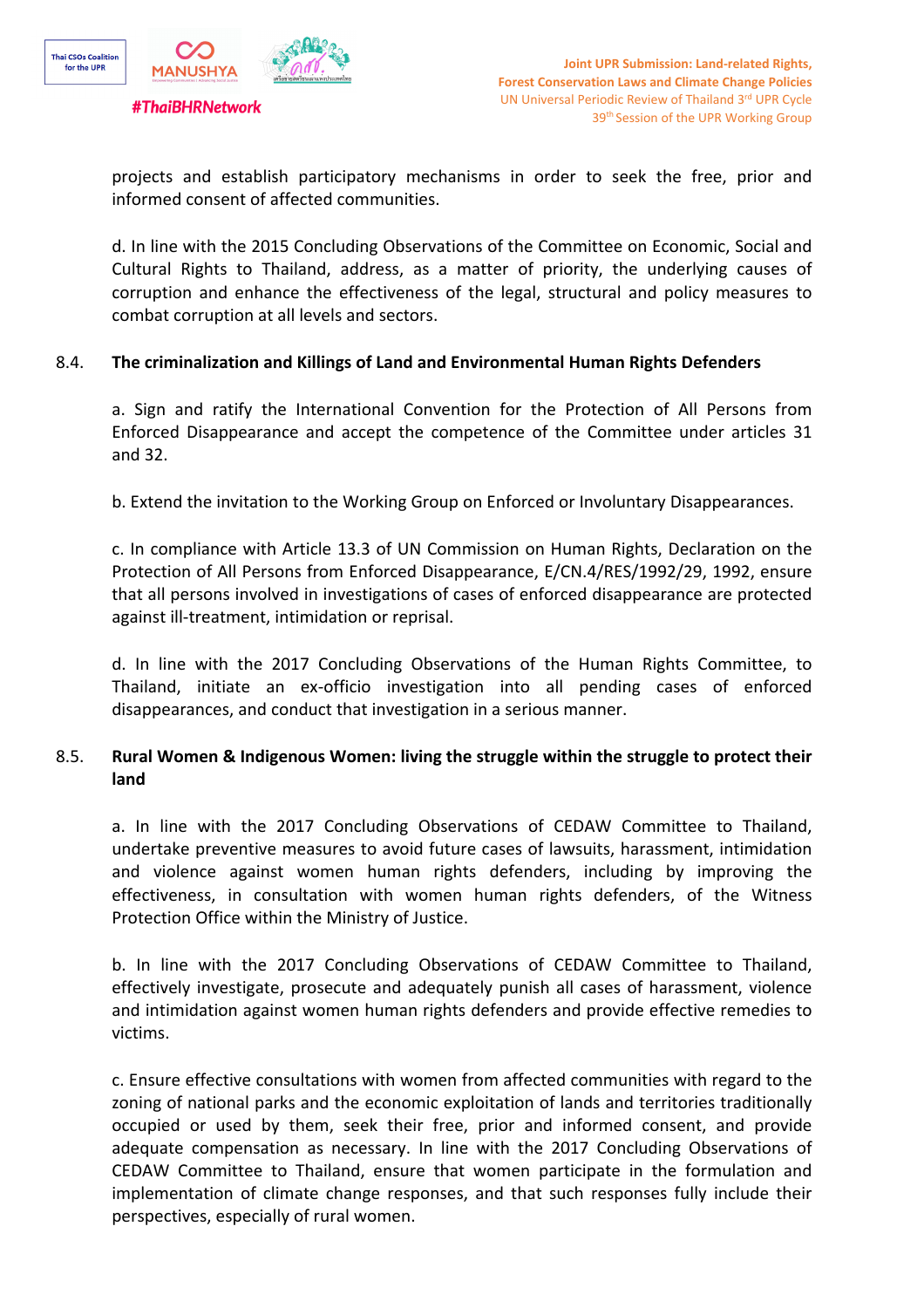

#### 8.6. **Ineffective Access to Remedy**

a. Enhance access to justice and governmental services for people living in rural and remote areas to ensure fair and equal access to the rights in case of land disputes.

b. In line with the 2015 Concluding Observations of Committee on Economic, Social and Cultural Rights to Thailand, ensure protection to victims of violations of economic, social and cultural rights caused by corruption and their lawyers, as well as to whistle-blowers and witnesses of corruption cases.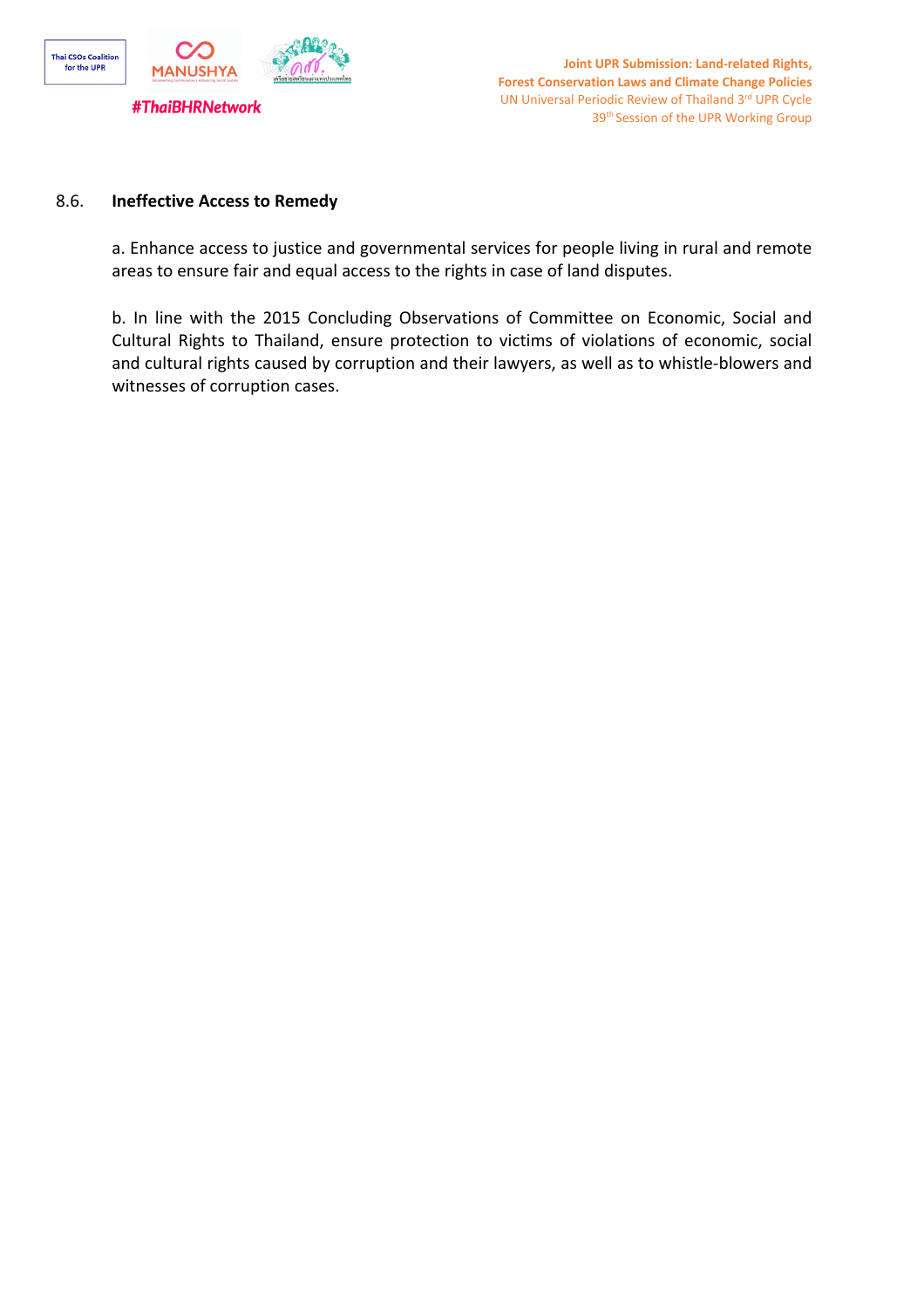#### **Endnotes**

| <sup>1</sup> Manushya Foundation, Rights of Indigenous Peoples in Business Contexts: Working Paper, 2019, p. 29,       |
|------------------------------------------------------------------------------------------------------------------------|
| available at: https://a9e7bfc1-cab8-4cb9-9c9e-                                                                         |
| dc0cee58a9bd.filesusr.com/ugd/a0db76_a0eec2a5d1004c1899bcaa987e6b40c1.pdf; World Rainforest                            |
| Movement, Thailand's New "Forestry Master Plan": Same old strategy dressed up in new clothes, 9 December               |
| 2014, available at: https://wrm.org.uy/articles-from-the-wrm-bulletin/section1/thailands-new-forestry-                 |
| master-plan-same-old-strategy-dressed-up-in-new-clothes/; Master Plan to Resolve the Problems of Forest                |
| Destruction, Trespassing of Public Land and Sustainable Management of Natural Resources (Forestry Master               |
| Plan), 31 July 2014, p. 2, available at:                                                                               |
| https://multi.dopa.go.th/criminal/assets/modules/news/uploads/3355465e2bdeb8c8e23ae0fba2b742f05925                     |
| 50f7d7948122258396482430569.pdf                                                                                        |
| <sup>2</sup> See the Analysis of the Sai Thong National Park Case - Section 6: Focus on the National Park Act 2019 on  |
| Manushya Website at: Manushya Foundation, #SaveSabWaiVillagers from Going to Jail! The Unfair                          |
| Criminalization of 14 Sab Wai Villagers under Thailand's Forest Reclamation Policy!, available at:                     |
| https://www.manushyafoundation.org/sai-thong-np-case                                                                   |
| <sup>3</sup> Constitution of the Kingdom of Thailand (2017), Section 41, available at:                                 |
| http://www.constitutionalcourt.or.th/occ_en/download/article_20170410173022.pdf                                        |
| <sup>4</sup> NCPO Order No. 64/2014 Re: Suppression and Cessation of Encroachment and Destruction of Forest            |
| Resources, issued 14 June 2014, effective 20 June 2014, available at:                                                  |
| https://library2.parliament.go.th/giventake/content_ncpo/ncpo-order64-2557.pdf                                         |
| <sup>5</sup> NCPO Order No. 64/2014 Re: Suppression and Cessation of Encroachment and Destruction of Forest            |
| Resources, issued 14 June 2014, effective 20 June 2014, available at:                                                  |
| https://library2.parliament.go.th/giventake/content_ncpo/ncpo-order64-2557.pdf                                         |
| $6$ NCPO Order No. 64/2014 Re: Suppression and Cessation of Encroachment and Destruction of Forest                     |
| Resources, issued 14 June 2014, effective 20 June 2014, available at:                                                  |
| https://library2.parliament.go.th/giventake/content_ncpo/ncpo-order64-2557.pdf                                         |
| <sup>7</sup> NCPO Order No. 9/2019 Re: Repealing certain NCPO Announcements/Orders and Head of NCPO Orders that        |
| are no Longer necessary, 9 July 2019, available at:                                                                    |
| https://library2.parliament.go.th/giventake/content_ncpo/ncpo-head-order9-2562.pdf                                     |
| <sup>8</sup> National Park Act B.E. 2562 (2019), available at:                                                         |
| https://data.opendevelopmentmekong.net/laws record/national-park-act-b-e-2562-2019; Wildlife                           |
| Conservation and Protection Act, B.E. 2562 (2019), available at:                                                       |
| https://data.thailand.opendevelopmentmekong.net/en/dataset/wildlife-conservation-and-protection-act-b-                 |
| e-2562-2019                                                                                                            |
| <sup>9</sup> National Park Act B.E. 2562 (2019), Section 64, available at:                                             |
| https://data.opendevelopmentmekong.net/laws_record/national-park-act-b-e-2562-2019                                     |
| <sup>10</sup> National Park Act B.E. 2562 (2019), Section 64, available at:                                            |
| https://data.opendevelopmentmekong.net/laws record/national-park-act-b-e-2562-2019                                     |
| <sup>11</sup> National Park Act B.E. 2562 (2019), Section 64, available at:                                            |
| https://data.opendevelopmentmekong.net/laws record/national-park-act-b-e-2562-2019                                     |
| <sup>12</sup> Manushya Foundation, #SaveSabWaiVillagers from Going to Jail! The Unfair Criminalization of 14 Villagers |
| under Thailand's "Forest Reclamation Policy", available at: https://www.manushyafoundation.org/sai-thong-              |
| np-case; iLaw, Supplementary document to the 20 Year National Strategy 2017-2036, available at:                        |
| https://ilaw.or.th/sites/default/files/20%E0%B8%9B%E0%B8%B5.pdf                                                        |
| <sup>13</sup> Manushya Foundation, #SaveSabWaiVillagers from Going to Jail! The Unfair Criminalization of 14 Villagers |
| under Thailand's "Forest Reclamation Policy", available at: https://www.manushyafoundation.org/sai-thong-              |

[np-case](https://www.manushyafoundation.org/sai-thong-np-case); iLAW, ประกาศ เรื่อง ยุทธศาสตร์ชาติ(<sup>พ</sup>.ศ. <sup>๒๕๖๑</sup> - <sup>๒๕๘๐</sup>), available at: <https://ilaw.or.th/sites/default/files/national%20strategic%20plan%20by%20ncpo.PDF>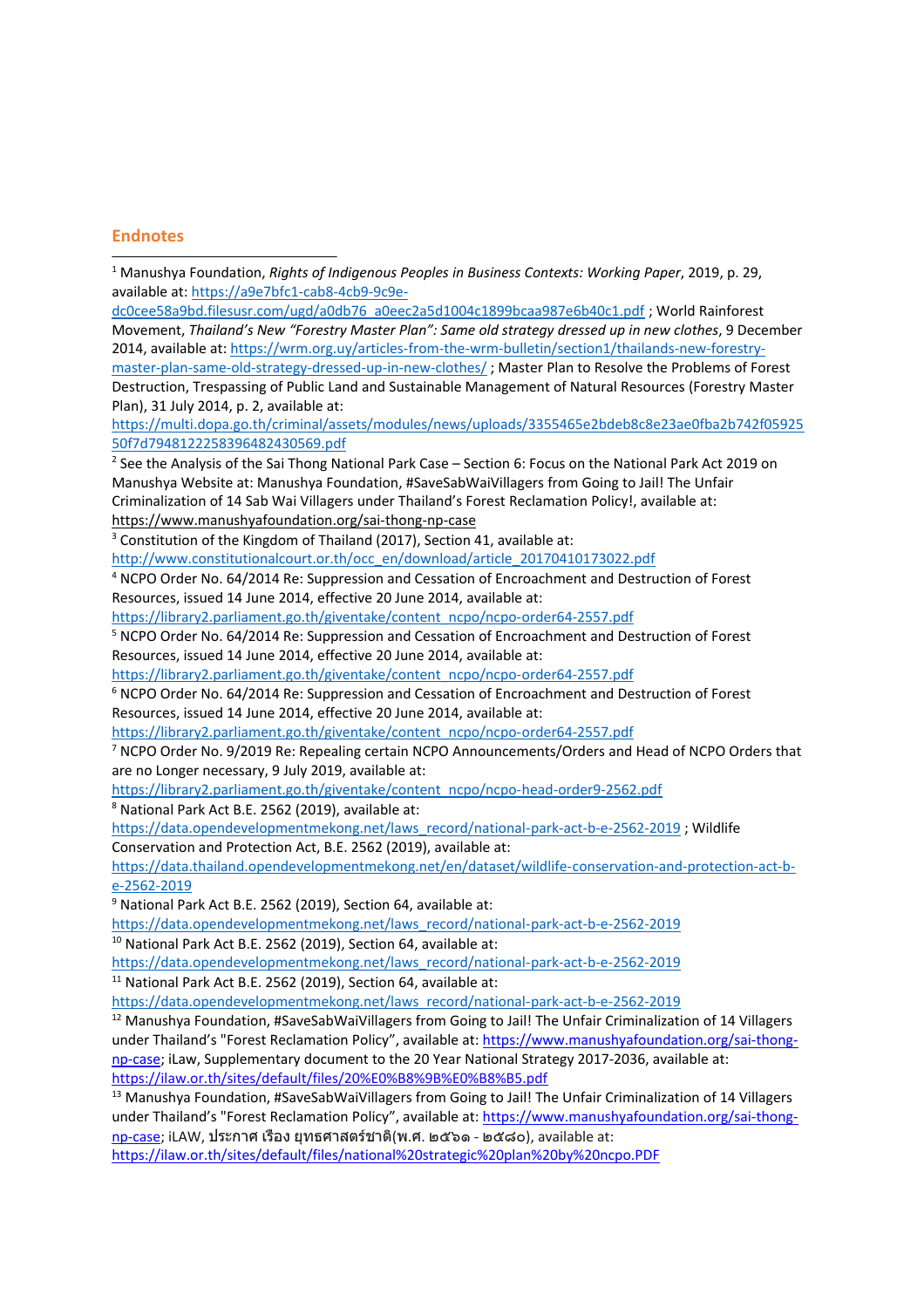<sup>14</sup> Manushya Foundation, #SaveSabWaiVillagers from Going to Jail! The Unfair Criminalization of 14 Villagers

under Thailand'<sup>s</sup> "Forest Reclamation Policy", available at: [https://www.manushyafoundation.org/sai-thong](https://www.manushyafoundation.org/sai-thong-np-case)[np-case](https://www.manushyafoundation.org/sai-thong-np-case); Travel News Digest, TAT announces five new national parks in Thailand, (19 August 2019), available at: <https://www.travelnewsdigest.in/2019/08/tat-announces-five-new-national-parks-in-thailand/>

<sup>15</sup> Manushya Foundation, *#SaveSabWaiVillagers from Going to Jail! The Unfair Criminalization of <sup>14</sup> Villagers under Thailand'<sup>s</sup> "Forest Reclamation Policy"*, available at: [https://www.manushyafoundation.org/sai-thong](https://www.manushyafoundation.org/sai-thong-np-case)[np-case](https://www.manushyafoundation.org/sai-thong-np-case); Bangkok Post, *New forestation plan to slash costs*, (17 August 2019), available at: <https://www.bangkokpost.com/thailand/general/1731711/new-forestation-plan-to-slash-costs>

<sup>16</sup> Manushya Foundation, *Rights of Indigenous Peoples in Business Contexts: Working Paper*, 2019, p. 30, available at: [https://a9e7bfc1-cab8-4cb9-9c9e-](https://a9e7bfc1-cab8-4cb9-9c9e-dc0cee58a9bd.filesusr.com/ugd/a0db76_a0eec2a5d1004c1899bcaa987e6b40c1.pdf)

[dc0cee58a9bd.filesusr.com/ugd/a0db76\\_a0eec2a5d1004c1899bcaa987e6b40c1.pdf](https://a9e7bfc1-cab8-4cb9-9c9e-dc0cee58a9bd.filesusr.com/ugd/a0db76_a0eec2a5d1004c1899bcaa987e6b40c1.pdf) ; The Working Group in support of the 14 Sab Wai Villagers in the Sai Thong National Park Case, *Joint Submission to the UN Special Rapporteur on the Situation of Human Rights Defenders and Relevant Special Procedure Mandates Re: Human rights violations of woman human rights defender Ms. Nittaya Muangklang and thirteen other villagers in Sai Thong National Park, Chaiyaphum Province, Thailand, calling for urgent actions for their protection*, 23 June 2019, p. 8, available at: [https://a9e7bfc1-cab8-4cb9-9c9e-](https://a9e7bfc1-cab8-4cb9-9c9e-dc0cee58a9bd.filesusr.com/ugd/a0db76_c4ccce5725e648eba718587271fd2f2b.pdf)

[dc0cee58a9bd.filesusr.com/ugd/a0db76\\_c4ccce5725e648eba718587271fd2f2b.pdf](https://a9e7bfc1-cab8-4cb9-9c9e-dc0cee58a9bd.filesusr.com/ugd/a0db76_c4ccce5725e648eba718587271fd2f2b.pdf)

<sup>17</sup> Manushya Foundation, *#SaveSabWaiVillagers from Going to Jail! The Unjust Criminalization of <sup>14</sup> Villagers under the "Forest Reclamation Policy"*, available at: <https://www.manushyafoundation.org/sai-thong-np-case>  $^{18}$  Please see the advocacy and international litigation of the case, provided by Manushya Foundation in support of the 14 Saw Bai villagers: UN complaint sent to relevant UN Special Procedures on 23 June 2019, as well as the UN Communication sent by relevant UN Special Procedures to the Thai Government on 19 August 2019, at: Manushya Foundation, *#SaveSabWaiVillagers from Going to Jail! The Unfair Criminalization of 14 Villagers under Thailand'<sup>s</sup> "Forest Reclamation Policy"*, available at:

<https://www.manushyafoundation.org/sai-thong-np-case>

<sup>19</sup> Manushya Foundation, *Nittaya'<sup>s</sup> Supreme Court Verdict*, <sup>7</sup> March 2021, available at: <https://www.facebook.com/ManushyaFdn/posts/2885901971692234>

20 The Working Group in support of the 14 Sab Wai Villagers in the Sai Thong National Park Case, *Joint Submission to the UN Special Rapporteur on the Situation of Human Rights Defenders and Relevant Special Procedure Mandates Re: Human rights violations of woman human rights defender Ms. Nittaya Muangklang and thirteen other villagers in Sai Thong National Park, Chaiyaphum Province, Thailand, calling for urgent actions for their protection*, 23 June 2019, p. 8, available at: [https://a9e7bfc1-cab8-4cb9-9c9e-](https://a9e7bfc1-cab8-4cb9-9c9e-dc0cee58a9bd.filesusr.com/ugd/a0db76_c4ccce5725e648eba718587271fd2f2b.pdf)

[dc0cee58a9bd.filesusr.com/ugd/a0db76\\_c4ccce5725e648eba718587271fd2f2b.pdf](https://a9e7bfc1-cab8-4cb9-9c9e-dc0cee58a9bd.filesusr.com/ugd/a0db76_c4ccce5725e648eba718587271fd2f2b.pdf)

<sup>21</sup> Thailand's response to the Joint Communication from HRC Special Procedures No. AL THA 7/2019 dated 19 August 2019, paras. 16-18, available at: [https://a9e7bfc1-cab8-4cb9-9c9e-](https://a9e7bfc1-cab8-4cb9-9c9e-dc0cee58a9bd.filesusr.com/ugd/a0db76_b875ca962b7544cb8393e8c30415c8da.pdf)

[dc0cee58a9bd.filesusr.com/ugd/a0db76\\_b875ca962b7544cb8393e8c30415c8da.pdf](https://a9e7bfc1-cab8-4cb9-9c9e-dc0cee58a9bd.filesusr.com/ugd/a0db76_b875ca962b7544cb8393e8c30415c8da.pdf)

22 Table, *Cassava key to food security because of its climate change resilience*, 24 June 2013, available at: [https://www.tabledebates.org/research-library/cassava-key-food-security-because-its-climate-change](https://www.tabledebates.org/research-library/cassava-key-food-security-because-its-climate-change-resilience)[resilience](https://www.tabledebates.org/research-library/cassava-key-food-security-because-its-climate-change-resilience); Tambudzai [Mupakati](https://www.ncbi.nlm.nih.gov/pubmed/?term=Mupakati%20T%5BAuthor%5D&cauthor=true&cauthor_uid=29955331) and Vincent I. [Tanyanyiwa](https://www.ncbi.nlm.nih.gov/pubmed/?term=Tanyanyiwa%20VI%5BAuthor%5D&cauthor=true&cauthor_uid=29955331), *Cassava production as <sup>a</sup> climate change adaptation strategy in Chilonga Ward, Chiredzi District, Zimbabwe*, 2017, available at: https://www.ncbi.nlm.nih.gov/pmc/articles/PMC6014075/#CIT0027

 $^{23}$  Kingdom of Thailand, Ministry of Natural Resources and Environment, Department of National Parks, Wildlife and Plant Conservation, Forest Carbon Partnership Facility (FCPF), *REDD+ Readiness Project Mid-Term Review Progress Report*, September 2020, p. 44, available at:

[https://www.forestcarbonpartnership.org/system/files/documents/FCPF%20MTR%20Thailand\\_revised\\_24%2](https://www.forestcarbonpartnership.org/system/files/documents/FCPF%20MTR%20Thailand_revised_24%20Sept%202020_final.pdf) [0Sept%202020\\_final.pdf](https://www.forestcarbonpartnership.org/system/files/documents/FCPF%20MTR%20Thailand_revised_24%20Sept%202020_final.pdf)

24 Gabrielle Kissinger, Martin Herold and Veronique de Sy, *Drivers of Deforestation and Forest Degradation: A Synthesis Report for REDD+ Policy Makers*, 2012, p. 12, available at: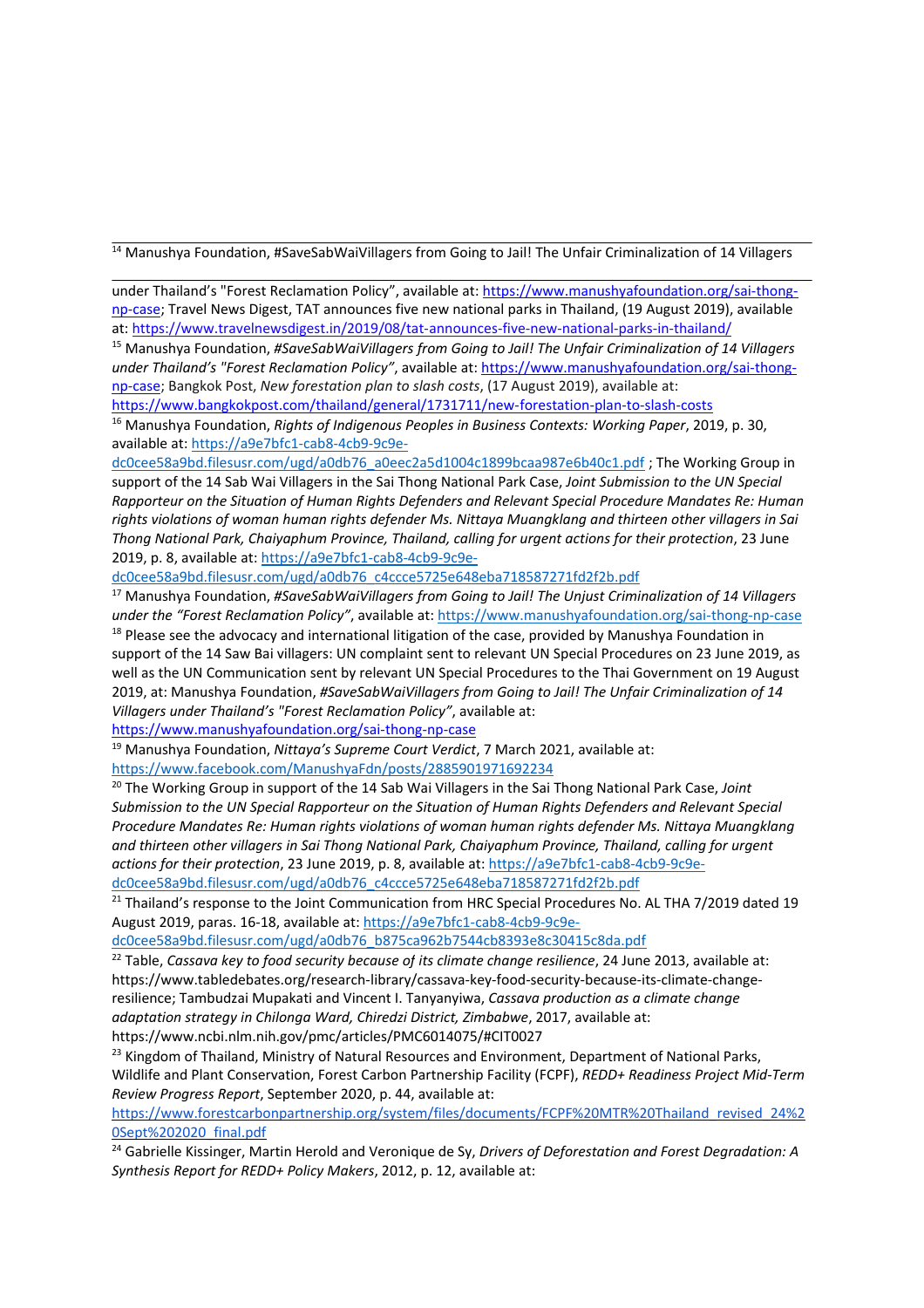[https://www.cifor.org/knowledge/publication/5167/;](https://www.cifor.org/knowledge/publication/5167/) CIFOR, Transforming REDD+: Lessons and new directions, 2018, p. 65, available at: https://www.cifor.org/publications/pdf\_files/Books/BAngelsen1801.pdf <sup>25</sup> Asia Indigenous Peoples Pact (AIPP) and International Work Group for Indigenous Affairs (IWGIA), Drivers of Deforestation? Facts to be considered regarding the impact of shifting cultivation in Asia: Submission to the SBSTA on the Drivers of Deforestation by Asia Indigenous Peoples Pact (AIPP) and International Work Group for Indigenous Affairs (IWGIA), available at: <https://unfccc.int/resource/docs/2012/smsn/ngo/235.pdf>;

<sup>26</sup> Network of Indigenous Peoples in Thailand (NPIT), Northern Development Foundation (NDF), Asia Indigenous Peoples' Pact (AIPP), Indigenous Knowledge and Peoples (IKAP), Inter Mountain Peoples Education and Culture in Thailand, Global Warming Scapegoat: A New Punishment Measure Imposed on Indigenous Peoples for Practicing their Sustainable Traditional Livelihood Activities, 22 August 2015, available at: [https://data.thailand.opendevelopmentmekong.net/en/dataset/global-warming-scapegoat-a-new](https://data.thailand.opendevelopmentmekong.net/en/dataset/global-warming-scapegoat-a-new-punishment-measure-imposed-on-indigenous-peoples-for-practicing-thei/resource/67eb6993-39b5-40ce-ae3f-d01c31fd1a76)[punishment-measure-imposed-on-indigenous-peoples-for-practicing-thei/resource/67eb6993-39b5-40ce](https://data.thailand.opendevelopmentmekong.net/en/dataset/global-warming-scapegoat-a-new-punishment-measure-imposed-on-indigenous-peoples-for-practicing-thei/resource/67eb6993-39b5-40ce-ae3f-d01c31fd1a76)[ae3f-d01c31fd1a76](https://data.thailand.opendevelopmentmekong.net/en/dataset/global-warming-scapegoat-a-new-punishment-measure-imposed-on-indigenous-peoples-for-practicing-thei/resource/67eb6993-39b5-40ce-ae3f-d01c31fd1a76);

<sup>27</sup> Manushya Foundation, #SaveSabWaiVillagers from Going to Jail! The Unfair Criminalization of 14 Villagers under Thailand'<sup>s</sup> "Forest Reclamation Policy", available at: [https://www.manushyafoundation.org/sai-thong](https://www.manushyafoundation.org/sai-thong-np-case)[np-case](https://www.manushyafoundation.org/sai-thong-np-case); APWLD and Protection International, Joint Statement of 25 May 2019 'Human Rights Groups Urge Thai Government to Release Nittaya Muangklang, Women Human Rights Defenders Working on Land Rights Issues', available at: [https://apwld.org/statement-human-rights-groups-urge-thai-government-to-release](https://apwld.org/statement-human-rights-groups-urge-thai-government-to-release-nittaya-muangklang-womenhuman-rights-defenders-working-on-land-rights-issues/)[nittaya-muangklang-womenhuman-rights-defenders-working-on-land-rights-issues/](https://apwld.org/statement-human-rights-groups-urge-thai-government-to-release-nittaya-muangklang-womenhuman-rights-defenders-working-on-land-rights-issues/); Prachatai, Military authorities can still arbitrarily detain civilians, (13 July 2019), available at: <https://prachatai.com/english/node/8133>

<sup>28</sup> Manushya Foundation, #SaveSabWaiVillagers from Going to Jail! The Unfair Criminalization of 14 Villagers under Thailand'<sup>s</sup> "Forest Reclamation Policy", available at: [https://www.manushyafoundation.org/sai-thong](https://www.manushyafoundation.org/sai-thong-np-case)[np-case](https://www.manushyafoundation.org/sai-thong-np-case)

<sup>29</sup> Manushya Foundation, *Rights of Indigenous Peoples in Business Contexts in Thailand: Working Paper*, 2019, p. 31-32, available at: [https://a9e7bfc1-cab8-4cb9-9c9e-](https://a9e7bfc1-cab8-4cb9-9c9e-dc0cee58a9bd.filesusr.com/ugd/a0db76_a0eec2a5d1004c1899bcaa987e6b40c1.pdf)

[dc0cee58a9bd.filesusr.com/ugd/a0db76\\_a0eec2a5d1004c1899bcaa987e6b40c1.pdf](https://a9e7bfc1-cab8-4cb9-9c9e-dc0cee58a9bd.filesusr.com/ugd/a0db76_a0eec2a5d1004c1899bcaa987e6b40c1.pdf)

30 International Work Group on Indigenous Affairs, *Protect the Indigenous Karen to Return Home Safely*, 19 February 2021, available at: [https://www.iwgia.org/en/news/3996-protect-the-indigenous-karen-to-return](https://www.iwgia.org/en/news/3996-protect-the-indigenous-karen-to-return-home-safely.html)[home-safely.html](https://www.iwgia.org/en/news/3996-protect-the-indigenous-karen-to-return-home-safely.html)

<sup>31</sup> Manushya Foundation, *Why We Need to #SaveBangKloi*, <sup>11</sup> March 2021, available at:

<https://www.manushyafoundation.org/post/why-we-need-to-savebangkloi>; Cross Cultural Foundation (CrCF), ENLAWTHAI Foundation (ENLAW), Human Rights and Development Foundation (HRDF), Human Rights Lawyers Association (HRLA), Manushya Foundation, Northern Development Foundation (NDF), Union for Civil Liberty (UCL), *JOINT STATEMENT, Thai authorities must release 22 Bang Kloi Karen and drop all forest encroachment charges*, 6 March 2021, available at: https://a9e7bfc1-cab8-4cb9-9c9e-

dc0cee58a9bd.filesusr.com/ugd/a0db76\_220e3ccbf96c41b4bd5ecbcb1c46ccbf.pdf

 $32$  Constitution of the Kingdom of Thailand (2017), Section 41, available at:

[http://www.constitutionalcourt.or.th/occ\\_en/download/article\\_20170410173022.pdf](http://www.constitutionalcourt.or.th/occ_en/download/article_20170410173022.pdf)

<sup>33</sup> Manushya Foundation & Asia Indigenous Peoples Pact, *Study on the Socio-Ecological Crises in Thailand'<sup>s</sup> Eastern Economic Corridor (EEC)*, 2019, p. 5-6, available at: [https://a9e7bfc1-cab8-4cb9-9c9e](https://a9e7bfc1-cab8-4cb9-9c9e-dc0cee58a9bd.filesusr.com/ugd/a0db76_5b71605017994fb280c2c6d4e6f42b54.pdf)[dc0cee58a9bd.filesusr.com/ugd/a0db76\\_5b71605017994fb280c2c6d4e6f42b54.pdf](https://a9e7bfc1-cab8-4cb9-9c9e-dc0cee58a9bd.filesusr.com/ugd/a0db76_5b71605017994fb280c2c6d4e6f42b54.pdf)

34 Thai B&HR Network & Manushya Foundation, *Land-related Rights in the Context of Business and Human Rights: Thematic Assessment Chapter of the Independent CSO National Baseline Assessment (NBA) on Business and Human Rights*, p. 23, (2019), available at: [https://a9e7bfc1-cab8-4cb9-9c9e-](https://a9e7bfc1-cab8-4cb9-9c9e-dc0cee58a9bd.filesusr.com/ugd/a0db76_3fca2ad9ab8145639973c4804c78c4e1.pdf)

[dc0cee58a9bd.filesusr.com/ugd/a0db76\\_3fca2ad9ab8145639973c4804c78c4e1.pdf](https://a9e7bfc1-cab8-4cb9-9c9e-dc0cee58a9bd.filesusr.com/ugd/a0db76_3fca2ad9ab8145639973c4804c78c4e1.pdf) ; Earthrights International, *Environmental Impact Assessment in the Mekong Region*, (October 2016), p. 107-108, available at: [https://earthrights.org/wp-content/uploads/eia\\_manual\\_final\\_0.pdf](https://earthrights.org/wp-content/uploads/eia_manual_final_0.pdf) ; Laungaramsri Pinkaew, *The Politics of Nature Conservation in Thailand*, (7 March 2017), available at: <https://nature.hypotheses.org/328>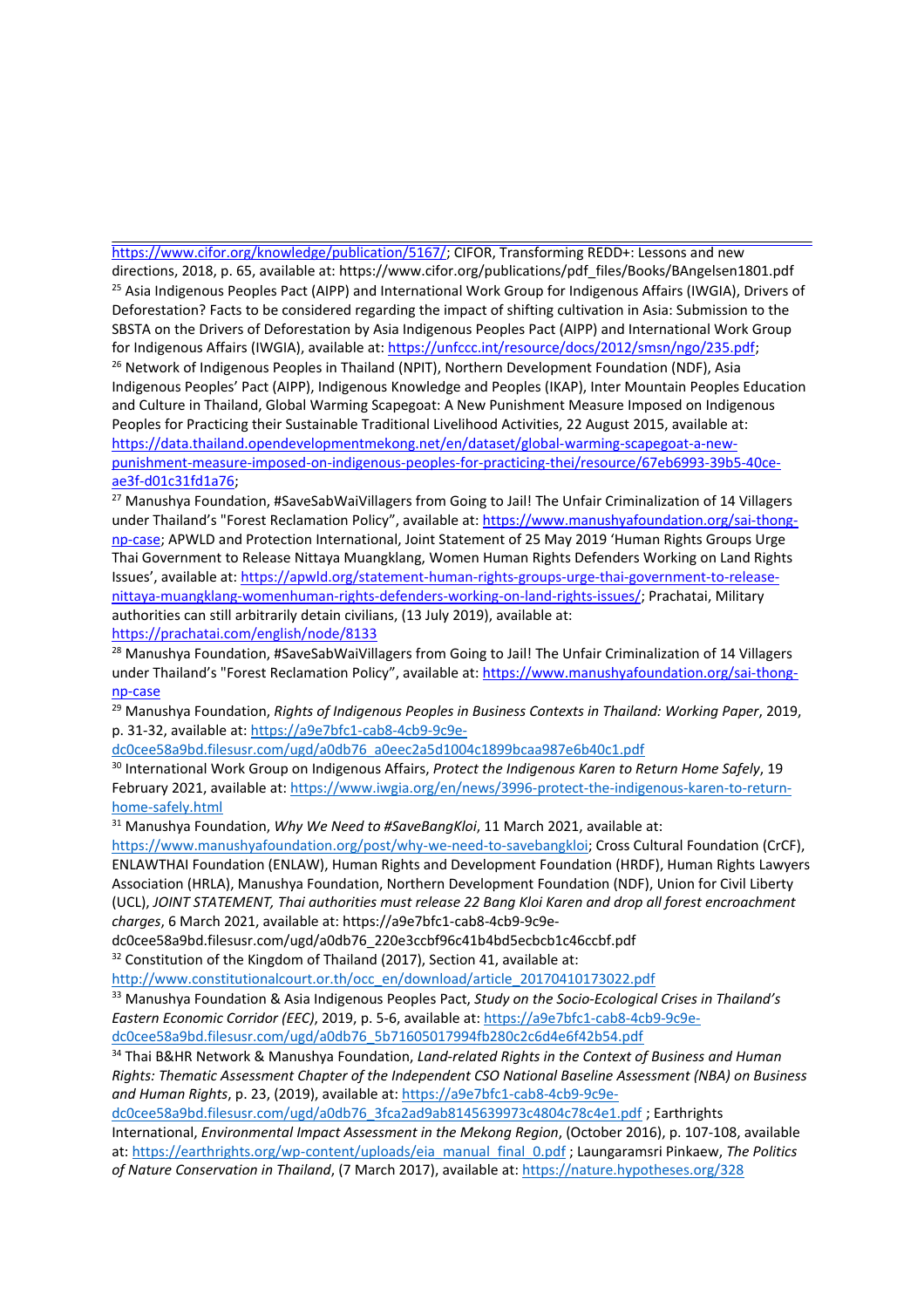35 Thai B&HR Network & Manushya Foundation, *Land-related Rights in the Context of Business and Human Rights: Thematic Assessment Chapter of the Independent CSO National Baseline Assessment (NBA) on Business and Human Rights*, p. 23, (2019), available at: [https://a9e7bfc1-cab8-4cb9-9c9e-](https://a9e7bfc1-cab8-4cb9-9c9e-dc0cee58a9bd.filesusr.com/ugd/a0db76_3fca2ad9ab8145639973c4804c78c4e1.pdf)

[dc0cee58a9bd.filesusr.com/ugd/a0db76\\_3fca2ad9ab8145639973c4804c78c4e1.pdf](https://a9e7bfc1-cab8-4cb9-9c9e-dc0cee58a9bd.filesusr.com/ugd/a0db76_3fca2ad9ab8145639973c4804c78c4e1.pdf); The Nation, *Coal plant in Thepa 'would inflame the insurgency'*, (16 February 2016), available at:

<https://www.mekongeye.com/2016/02/16/coal-plant-in-thepa-would-inflame-the-insurgency/> ; Bangkok Post, *Razor wire rings Thepha power plant hearing*, (27 July 2015), available at:

<https://www.bangkokpost.com/news/general/635844/razor-wire-rings-thepha-power-plant-hearing> 36 Paritta Wengkiat, *Thailand woos Chinese investment for major industrial revamp*, (21 December 2018), available at: [https://www.chinadialogue.net/article/show/single/en/10998-Thailand-woos-Chinese](https://www.chinadialogue.net/article/show/single/en/10998-Thailand-woos-Chinese-investment-for-major-industrial-revamp)[investment-for-major-industrial-revamp](https://www.chinadialogue.net/article/show/single/en/10998-Thailand-woos-Chinese-investment-for-major-industrial-revamp)

37 IWGIA, *Indigenous World 2020: Thailand*, 2020, available at: [https://www.iwgia.org/en/thailand/3610](https://www.iwgia.org/en/thailand/3610-iw-2020-thailand.html) [iw-2020-thailand.html;](https://www.iwgia.org/en/thailand/3610-iw-2020-thailand.html) Greenpeace Thailand, *Coal Mine: 1 year of struggle and the pace of the Omkoi people*, 2020, available at: [https://www.greenpeace.org/thailand/story/18081/climate-coal-omkoi-1-year-mine](https://www.greenpeace.org/thailand/story/18081/climate-coal-omkoi-1-year-mine-protest/)[protest/](https://www.greenpeace.org/thailand/story/18081/climate-coal-omkoi-1-year-mine-protest/)

<sup>38</sup> Manushya Foundation and Thai BHR Network, *Community Rights, Management of Natural Resources and the Environment: Thematic Assessment Chapter of the Independent CSO National Baseline Assessment (NBA) on Business and Human Rights*, March 2019, p.19, available at: https://a9e7bfc1-cab8-4cb9-9c9e-

dc0cee58a9bd.filesusr.com/ugd/a0db76\_e989e6a620134e67a31f8501fc29cc2c.pdf; Thai B&HR Network & Manushya Foundation, *Land-related Rights in the Context of Business and Human Rights: Thematic Assessment Chapter of the Independent CSO National Baseline Assessment (NBA) on Business and Human Rights*, p. 25-26, available at: [https://a9e7bfc1-cab8-4cb9-9c9e-](https://a9e7bfc1-cab8-4cb9-9c9e-dc0cee58a9bd.filesusr.com/ugd/a0db76_3fca2ad9ab8145639973c4804c78c4e1.pdf)

[dc0cee58a9bd.filesusr.com/ugd/a0db76\\_3fca2ad9ab8145639973c4804c78c4e1.pdf](https://a9e7bfc1-cab8-4cb9-9c9e-dc0cee58a9bd.filesusr.com/ugd/a0db76_3fca2ad9ab8145639973c4804c78c4e1.pdf) ; The Nation, *Coal plant in Thepa 'would inflame the insurgency'*, (16 February 2016), available at:

<https://www.mekongeye.com/2016/02/16/coal-plant-in-thepa-would-inflame-the-insurgency/> ; Bangkok Post, *Razor wire rings Thepha power plant hearing*, (27 July 2015), available at:

<https://www.bangkokpost.com/news/general/635844/razor-wire-rings-thepha-power-plant-hearing> 39 Piyarach Chongcharoen, *Dairy firm ex-MD gets one-year jail term*, 19 March 2020, available at:

<https://www.bangkokpost.com/thailand/general/1882295/dairy-firm-ex-md-gets-one-year-jail-term>

40 King-Oua Laohong and Sunthorn Kongwarakom, *Developer suspected of Phetchabun forest encroachment*, 2 July 2020, available at: [https://www.bangkokpost.com/thailand/general/1944668/developer-suspected-of](https://www.bangkokpost.com/thailand/general/1944668/developer-suspected-of-phetchabun-forest-encroachment)[phetchabun-forest-encroachment](https://www.bangkokpost.com/thailand/general/1944668/developer-suspected-of-phetchabun-forest-encroachment)

41 Bangkok Post, *Land officials to face lawsuit*, 2 August 2019, available at:

<https://www.bangkokpost.com/thailand/general/1722919/land-officials-to-face-lawsuit>

42 Prasit Tangprasert, *35% of Wang Nam Khieo reform land 'illegally occupied'*, 29 April 2016, available at: <https://www.bangkokpost.com/thailand/general/953289/encroachment-plagues-wang-nam-khieo>

43 General Assembly, *Report of the Special Rapporteur in the situation of human rights defenders* (A/71/281), 3 August 2016, available at:

[https://undocs.org/Home/Mobile?FinalSymbol=A%2F71%2F281&Language=E&DeviceType=Desktop](https://undocs.org/Home/Mobile?FinalSymbol=A%25252F71%25252F281&Language=E&DeviceType=Desktop)

44 Protection International, *For Those Who Died Trying - Thailand'<sup>s</sup> Murdered and Abducted Human Rights Defenders*, available at: https://www.protectioninternational.org/en/videos/those-who-died-trying-thailandsmurdered-and-abducted-human-rights-defenders

45 Thai B&HR Network & Manushya Foundation, The Protection of Human Rights Defenders: *Thematic Assessment Chapter of the Independent CSO National Baseline Assessment (NBA) on Business and Human Rights*, 2019, p. 28, available at: <https://www.manushyafoundation.org/nba-bhr-protection-hrds> ; Front Line Defenders, *Case History: Den Khamlae*, available at: [https://www.frontlinedefenders.org/en/case/case](https://www.frontlinedefenders.org/en/case/case-history-den-khamlae)[history-den-khamlae](https://www.frontlinedefenders.org/en/case/case-history-den-khamlae)

<sup>46</sup> Protection International, The Asian Forum for Human Rights and Development (FORUM-ASIA) and Amnesty International, *Joint Statement*, 15 May 2018, available at: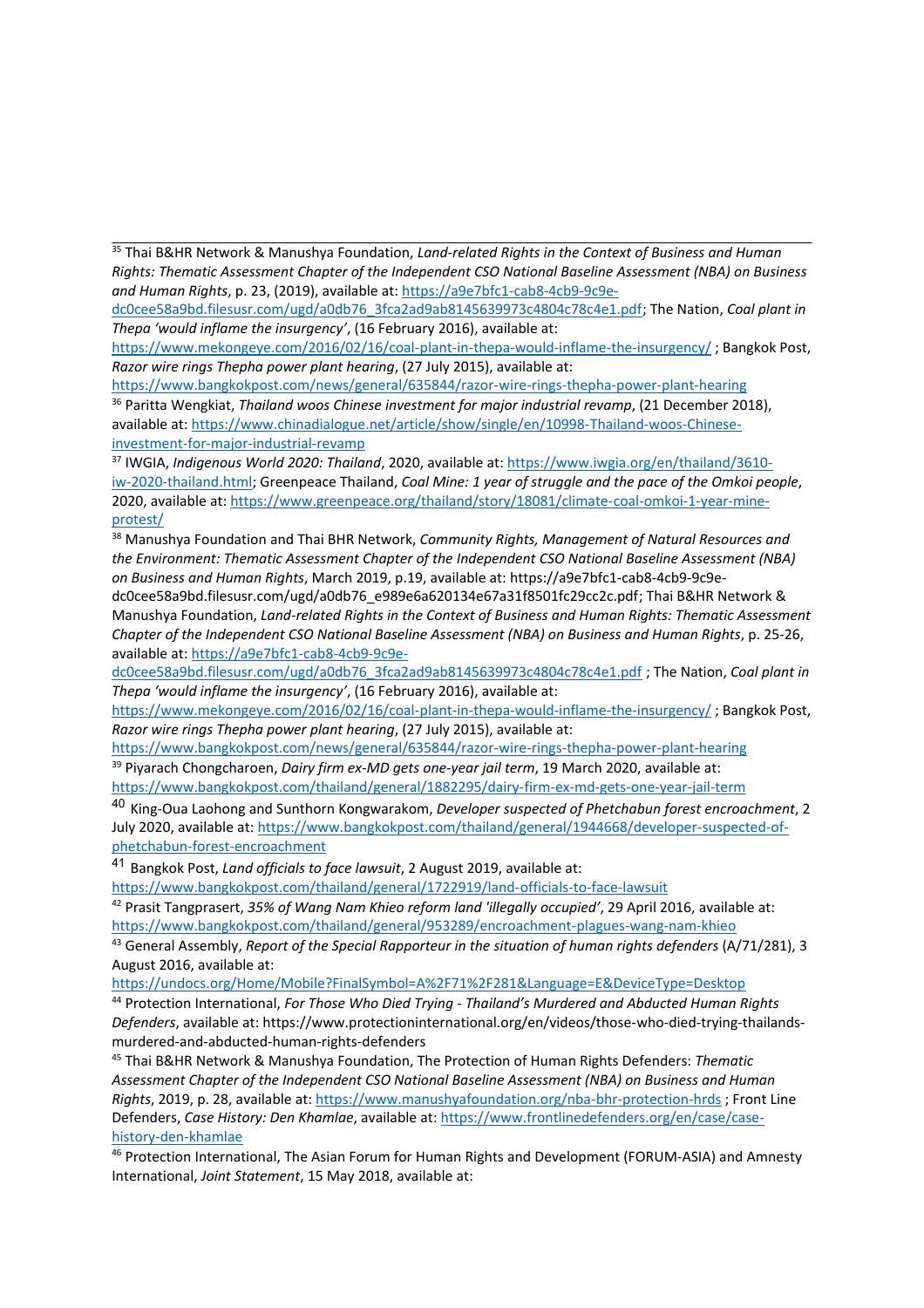[https://www.protectioninternational.org/en/news/joint-statement-protection-international-forum-asia-and](https://www.protectioninternational.org/en/news/joint-statement-protection-international-forum-asia-and-amnesty-international-condemn-arbitrary)[amnesty-international-condemn-arbitrary](https://www.protectioninternational.org/en/news/joint-statement-protection-international-forum-asia-and-amnesty-international-condemn-arbitrary)

47 The Nation, *National parks bill deliberation disrupted at parliament as forest group 'makes noise'*, (6 March 2019), available at: <https://www.nationthailand.com/news/30365324> ; The Nation, *NLA offends forest dweller with nation parks amendments*, (7 March 2019), available at: <https://www.nationthailand.com/national/30365367>

<sup>48</sup> Manushya Foundation, *Community-Led Class Action Lawsuit Fighting Back Gold Mining in Phichit*, 2021, available at: <https://www.manushyafoundation.org/fighting-back-gold-mining-in-phichi> ; iLaw, *Case: Villagers in Phichit Protest against Mining*, available at: <https://freedom.ilaw.or.th/en/case/782>

<sup>49</sup> International Women's Rights Action Watch Asia Pacific, the Landesa Center for Women's Land Rights, *Submission to the UN Working Group on the issue of human rights and transnational corporations and other business enterprises on Access to Remedy*, (15 June 2017), p. 3-4, available at: [https://media.business](https://media.business-humanrights.org/media/documents/files/documents/Joint-submission-on-access-to-remedy-women-short-version.pdf)[humanrights.org/media/documents/files/documents/Joint-submission-on-access-to-remedy-women-short](https://media.business-humanrights.org/media/documents/files/documents/Joint-submission-on-access-to-remedy-women-short-version.pdf)[version.pdf](https://media.business-humanrights.org/media/documents/files/documents/Joint-submission-on-access-to-remedy-women-short-version.pdf)

50 Thai B&HR Network & Manushya Foundation, *Land-related Rights in the Context of Business and Human Rights: Thematic Assessment Chapter of the Independent CSO National Baseline Assessment (NBA) on Business and Human Rights*, p. 35, available at: [https://a9e7bfc1-cab8-4cb9-9c9e-](https://a9e7bfc1-cab8-4cb9-9c9e-dc0cee58a9bd.filesusr.com/ugd/a0db76_3fca2ad9ab8145639973c4804c78c4e1.pdf)

[dc0cee58a9bd.filesusr.com/ugd/a0db76\\_3fca2ad9ab8145639973c4804c78c4e1.pdf](https://a9e7bfc1-cab8-4cb9-9c9e-dc0cee58a9bd.filesusr.com/ugd/a0db76_3fca2ad9ab8145639973c4804c78c4e1.pdf) ; FrontLine Defenders, *Case History: Den Khamlae*, available at: [https://www.frontlinedefenders.org/en/case/case-history-den](https://www.frontlinedefenders.org/en/case/case-history-den-khamlae)[khamlae](https://www.frontlinedefenders.org/en/case/case-history-den-khamlae) ; Prachatai English, *Civil society groups call for release of disappeared activist'<sup>s</sup> wife*, (4 November 2017), available at: <https://prachatai.com/english/node/7455> ; Prachatai English, The day Suphap Khamlae, land rights activist, walked free, (24 January 2018), available at: <https://prachatai.com/english/node/7572> ; Asian Human Rights Defenders, *Thailand: Thai Court sentenced Suphap Khamlae, Woman Human Rights Defender and wife of disappeared land rights defender Den Khamlae*, (27 July 2017), available at: <https://asianhrds.forum-asia.org/en/entity/ecn3xeyemx4>

51 South China Morning Post, *For Thailand'<sup>s</sup> female land rights defenders, activism is <sup>a</sup> dangerous and daunting necessity*, 2 February 2020, available at: [https://www.scmp.com/week-asia/health](https://www.scmp.com/week-asia/health-environment/article/3048456/thailands-female-land-rights-defenders-activism)[environment/article/3048456/thailands-female-land-rights-defenders-activism](https://www.scmp.com/week-asia/health-environment/article/3048456/thailands-female-land-rights-defenders-activism)

52 The Working Group in support of the 14 Sab Wai Villagers in the Sai Thong National Park Case, *Joint Submission to the UN Special Rapporteur on the Situation of Human Rights Defenders and Relevant Special Procedure Mandates Re: Human rights violations of woman human rights defender Ms. Nittaya Muangklang and thirteen other villagers in Sai Thong National Park, Chaiyaphum Province, Thailand, calling for urgent actions for their protection*, 23 June 2019, p. 24, available at: [https://a9e7bfc1-cab8-4cb9-9c9e-](https://a9e7bfc1-cab8-4cb9-9c9e-dc0cee58a9bd.filesusr.com/ugd/a0db76_c4ccce5725e648eba718587271fd2f2b.pdf)

[dc0cee58a9bd.filesusr.com/ugd/a0db76\\_c4ccce5725e648eba718587271fd2f2b.pdf](https://a9e7bfc1-cab8-4cb9-9c9e-dc0cee58a9bd.filesusr.com/ugd/a0db76_c4ccce5725e648eba718587271fd2f2b.pdf)

<sup>53</sup> Justice Fund Act, B.E. 2558 (2015), available at:

[http://web.krisdika.go.th/data//document/ext809/809948\\_0001.pdf](http://web.krisdika.go.th/data//document/ext809/809948_0001.pdf)

<sup>54</sup> Manushya Foundation, *#SaveSabWaiVillagers from Going to Jail! The Unjust Criminalization of <sup>14</sup> Villagers under the "Forest Reclamation Policy"*, available at: <https://www.manushyafoundation.org/sai-thong-np-case> 55 Indigenous Women'<sup>s</sup> Network of Thailand and Manushya Foundation, *Raising Our Voices to Save Our Future*, 2019, p. 59-61, available at: <https://www.manushyafoundation.org/iwnt-report>

56 Indigenous Women'<sup>s</sup> Network of Thailand and Manushya Foundation, *Raising Our Voices to Save Our Future*, 2019, p. 63, available at: <https://www.manushyafoundation.org/iwnt-report>

<sup>57</sup> Manushya Foundation, *Community-Led Class Action Lawsuit Fighting Back Gold Mining in Phichit*, 2021, available at: <https://www.manushyafoundation.org/fighting-back-gold-mining-in-phichi> ; Bangkok Post, *Locals struggle to cope with gold mine impacts*, 30 May 2016, available at:

<https://www.bangkokpost.com/thailand/general/994325/locals-struggle-to-cope-with-gold-mine-impacts>

<sup>58</sup> Investigation and interviews of Phichit Villagers conducted by the Manushya Foundation, available upon request. See also: Manushya Foundation, Community-led Class Action Law Suit fighting back Gold Mining in Phichit, available at: <https://www.manushyafoundation.org/fighting-back-gold-mining-in-phichi>